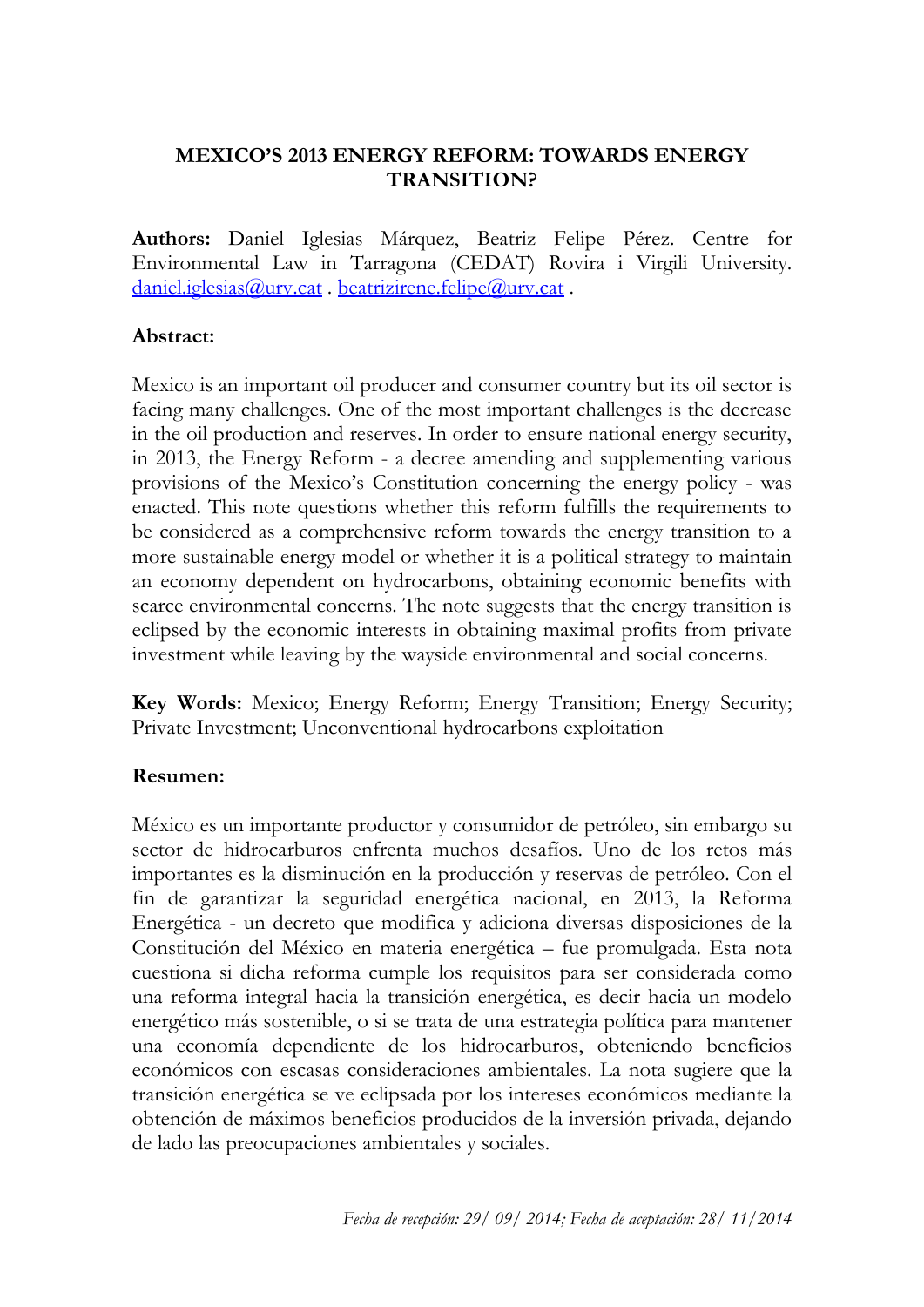Palabras Clave: México; Reforma energética; Transición energética; Inversión Privada; Explotación de hidrocarburos no convencionales

#### **Summary:**

- **I. Introduction**
- **II. Mexico's Energy Sector and its Challenges**
- **III. Energy Reform Overview**
- **IV. Key Environmental Aspects of the Energy Reform**
- **V. New Opportunities for Private Participation and Investment in Mexico's Oil Industry**
	- **1. Background**
	- **2. Private Investment's Opportunities in the Energy Reform**
	- **3. International Experiences of Private Participation in Oil Industry**
	- **4. Mexico's Unconventional Oil and Natural Gas Development**
- **VI. Conclusion and Policy Implications**
- **VII. References**

<u>.</u>

# **I. INTRODUCTION**

The use of fossil fuels (oil, coal and gas) dominates the global energy supply<sup>1</sup>. However, since the 1973-74 oil crisis, the need to increase energy security diversifying energy sources became a main objective for almost every nation; "the era of "easy" energy is over"<sup>2</sup>. In addition, the growing environmental concern related to the consequences of the massive use of fossil fuels, as climate change, is forcing transformations in the energy policy of many countries. More sustainable energy policies based on energy diversification, energy security, competitiveness and sustainability - energy transition - are urgently required.

In Mexico, the energy sector depends mostly on the country native fossil fuels; in addition, oil is a crucial component of the country's economy. Moreover, Mexico is one of the major oil producer and consumer countries worldwide. In 2012, the crude oil country production was 2,593 thousand barrels per day, ranking tenth in the list of the largest worldwide oil producer and third in the Americas. On the other hand, the country consumption was

<sup>&</sup>lt;sup>1</sup> IPCC, Renewable Energy Sources and Climate Change Mitigation, Cambridge University Press, Cambridge, 2012. p. 10.

<sup>2</sup> UNCTD, *The Emerging Biofuels Market: Regulatory, Trade and Development Implications*, United Nations, New York-Geneva, 2006. p. 3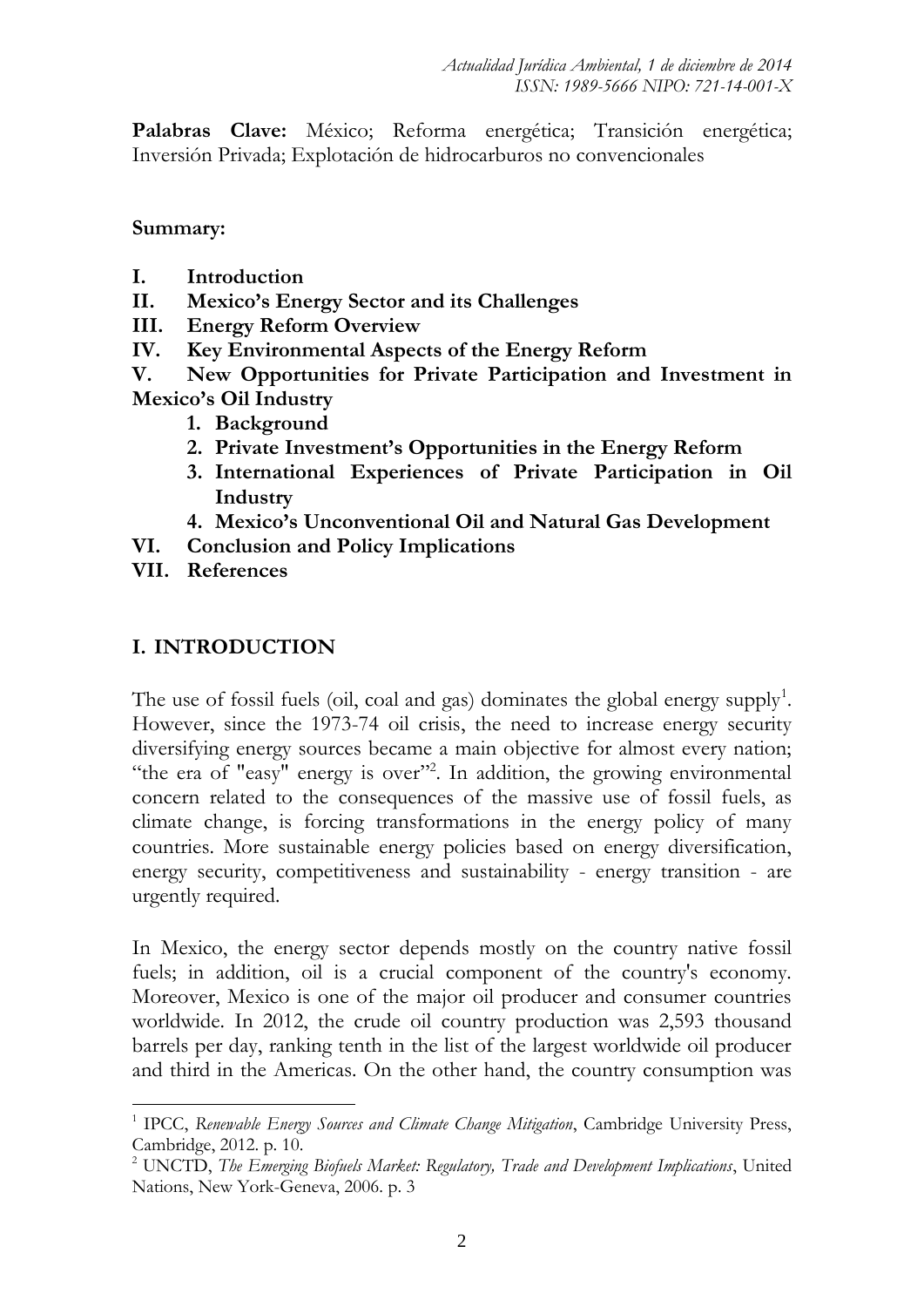2,145 thousand barrels per day; it is the eleventh largest oil consumer worldwide<sup>3</sup>.

Since 1917, Mexico's Constitution establishes that oil and gas resources in national territory are property of the State, which has direct dominion over all hydrocarbon resources. Foreign ownership was prohibited and private sector was only involved through service contracts. In this sense, since 1938, the execution of all and each oil industry activities has been carried out by the State through the national company *Petróleos Mexicanos* (hereinafter PEMEX), a decentralized public organization and one of the largest oil companies in Latin America in terms of sales. Prior to the 2013 Reform, PEMEX was the only company engaged in the whole oil and gas exploration, production and commercialization scheme, the company had no competition in any area of the energy industry<sup>4</sup>.

Notwithstanding, the country's energy sector is facing many challenges. For instance, three key challenges are: a decreasing oil production and reserves, a growing energy demand and oil consumption and a lack on investment on the industry. In this sense, energy diversification, through its great potential for renewable energies, might contribute to overcome the above marked challenges.

In consequence, in December 2013 the Constitutional Energy Reform<sup>5</sup> was enacted as a strategy to guarantee Mexico's energy security. This Reform consists on amendments to Constitutional Article 25, 27 and 28 and twenty one supporting Transitory Articles; "it will allow the government to maintain sovereignty over hydrocarbon resources, at the same time, it will ensure greater private investment through production-sharing, profit-sharing, and licensing mechanisms"<sup>6</sup>.

This Reform has drawn the attention not only of Mexico's society but also of the international community, particularly of large multinational corporations of the energy sector that have seen the opportunity to exploit Mexico's oil resources and benefit from them. In this sense, the adoption of this Reform was controversial since there has been a huge debate on its potential impacts

<sup>3</sup> EIAa, *Liquid Fuels and Natural Gas in the Americas,* US Energy Information Administration, Washington, 2014. p. 12.

<sup>4</sup> ASSAD, R., *Energy Reform in Mexico: Implications for the United States*, Wilson Center, Washington, 2013. p. 3.

<sup>&</sup>lt;sup>5</sup> "Decreto de 20 de diciembre de 2013 por el que se reforman y adicionan diversas disposiciones de la Constitución Política de los Estados Unidos Mexicanos, en Materia de Energía". Accesed: September 29, 2014. Available at

[<sup>&</sup>lt;http://www.dof.gob.mx/nota\\_detalle.php?codigo=5327463&fecha=20/12/2013>](http://www.dof.gob.mx/nota_detalle.php?codigo=5327463&fecha=20/12/2013)

<sup>6</sup> EIA(a), "*Liquid Fuels and Natural..."* ob. cit.*,* p. 36.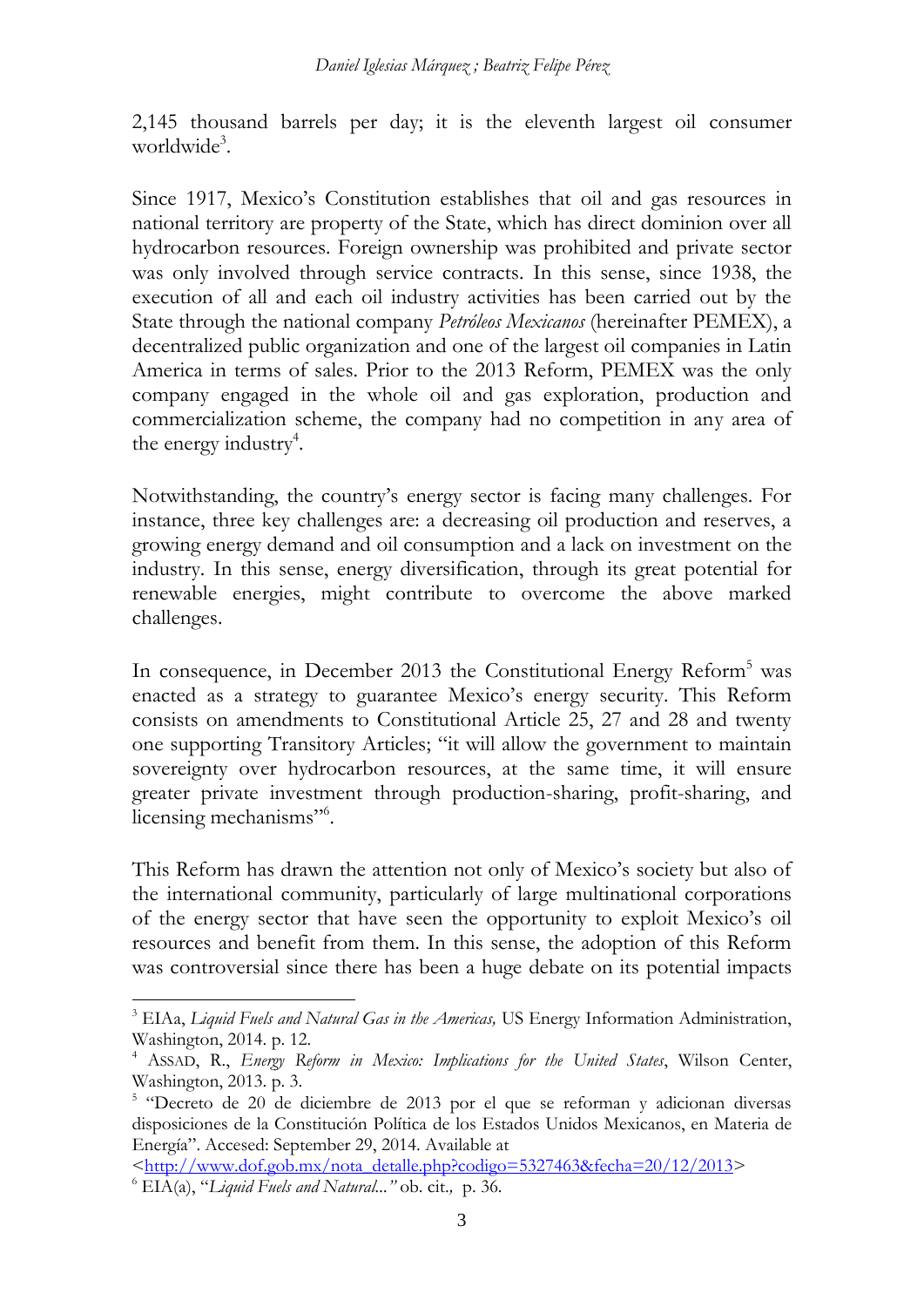on the energy industry within the medium and long term, its environmental consequences (e.g. increasing greenhouse gasses emissions, shale gas exploitation) and the relevance of the international and private investment in the country's oil industry.

The Energy Reform is the focus of this paper. The guiding question is whether this Reform fulfills the requirements to be considered as a comprehensive reform towards the energy transition to a more sustainable energy model or whether it is a political strategy to maintain an economy dependent on hydrocarbons, obtaining economic benefits with scarce environmental concerns. Section II examines Mexico's energy sector and its challenges. Section III describes the relevant aspects of the Energy Reform. Section IV deeply analyzes the Reform's key environmental aspects and the possibility to achieve an energy transition. Section V explores the opportunities for the opening up of the energy market to private companies and its potential impacts; moreover, it provides a background of the Energy Reforms in the country (subsection 1), analyzes private investment opportunities in the Reform (subsection 2), provides an overview of international experiences regarding private participation in energy sector (subsection 3) and studies the development of unconventional oil and natural gas (subsection 4). Finally, the conclusions answer our main research question: whether this reform might be considered a comprehensive reform.

#### **II. MEXICO'S ENERGY SECTOR AND ITS CHALLENGES**

The energy sector in Mexico is a key factor for the economic, productive and social development of the country<sup>7</sup>. The evidence is that in 2013, the oil sector generated 13% of the country's export earnings and the 33% of the government income<sup>8</sup>.

One of the main challenges that the country is facing is that, although it is an important non-OPEC oil producer<sup>9</sup>, oil production and reserves have been falling since more than  $10$  years ago<sup>10</sup>. In this sense, in 2004 Mexico's oil production reached a peak when the production of the main oil field, the

<sup>7</sup> MARTÍNEZ, N., "Oil policies and privatization strategies in Mexico: implications for the petrochemical sector and its production spaces", *Energy Policy*, núm. 32, 2004. p. 2036.

<sup>8</sup> EIA (b), *Mexico.* US Energy Information Administration, Washington, 2014. p. 1.

<sup>9</sup> RIBANDO, C., RATNER, M., VILLARREAL, M. A., HAGERTY, C. L., *Mexico's Oil and Gas Sector: Background, Reform Efforts, and Implications for the United States*, Congressional Research Service, Washington, 2014. p. 6.

<sup>10</sup> SENER, *Prospectiva de Petróleo Crudo y Petrolíferos 2013-2027*, SENER, México, D.F, 2013.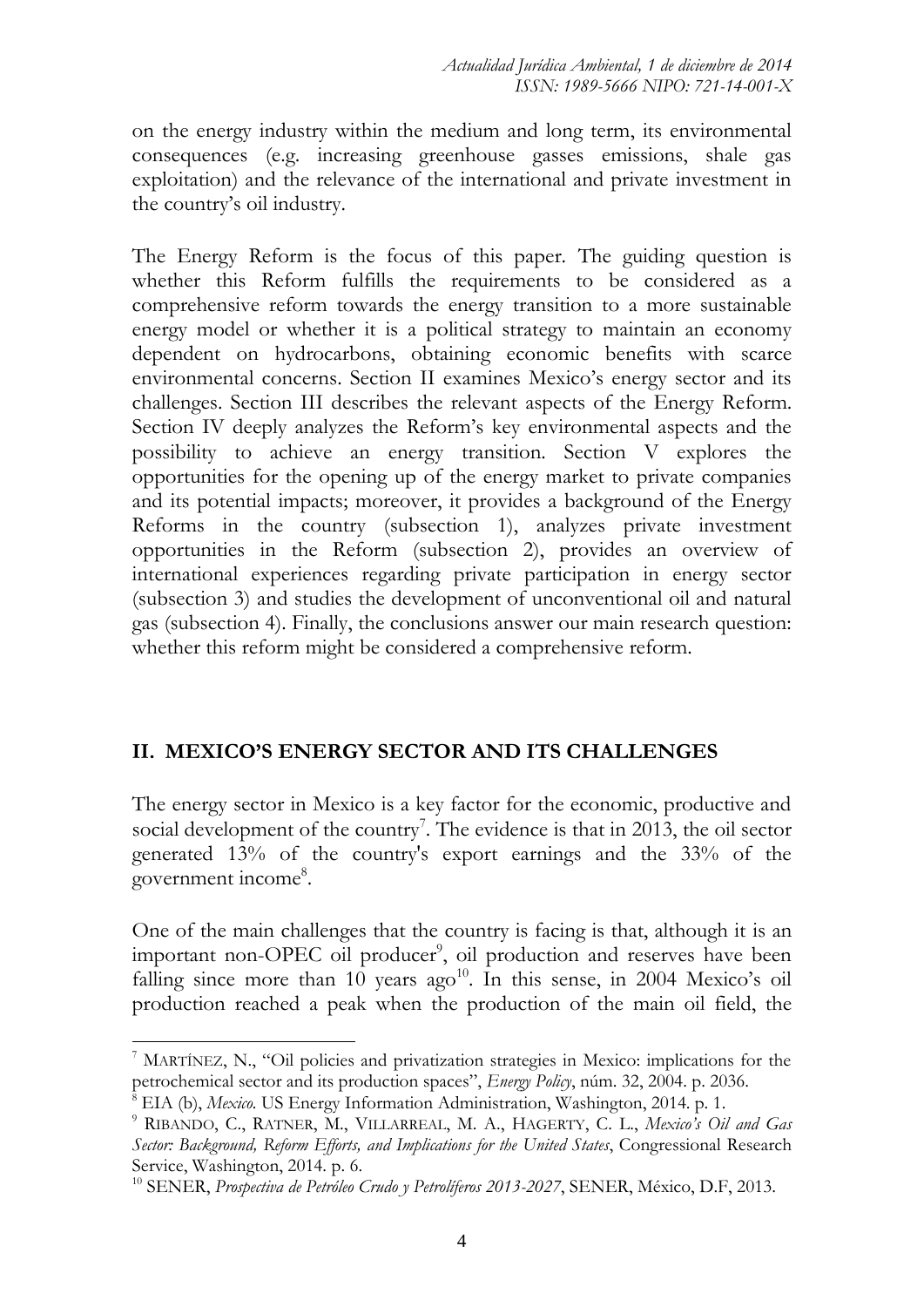Cantarell Complex, declined from 2.4 million to 300,000 barrels per day<sup>11</sup>. CANCINO-SOLÓRZANO et al. remark that "from 2005 onwards there was a slight reduction in crude oil production and that, in 2008, it was down to 2,793 barrels per day, an  $8.3\%$  drop on that recorded in the previous year"<sup>12</sup>. In 2013, crude oil production was at its lowest since 1995 and continues to decline thus far in 2014<sup>13</sup>.

In this sense, another challenge that Mexico's energy sector is facing is a growing energy demand, which is mainly covered by fossil fuels. In 2012, 94% of total energy consumption came from these sources  $-$  oil (53%), natural gas  $(36\%)$  and coal  $(5\%)$ , while the rest came from other sources as hydroelectric (4%), nuclear (1%) and non-hydro renewable  $(1\%)^{14}$ .

Additionally, easy-to-access oil is running out in Mexico. Most of the oil reserves - 44,530 million barrels – are located offshore in the southern part of the country. These reserves consist of 31.1% of proven oil reserves (estimated for ten years), 27.7% of probable reserves (estimated for nineteen years) and 41.2% of potential reserves (estimated for thirty two years)<sup>15</sup>.



Source: Own elaboration based on EIA 2014b

<sup>11</sup> ASSAD, R., "*Energy Reform in Mexico…"* ob. cit., p. 2.

<sup>&</sup>lt;sup>12</sup> CANCINO-SOLÓRZANO, Y., VILLICAÑA-ORTIZ, E., GUTIÉRREZ-TRASHORRAS, A. J., Xiberta-Bernat, J., "Electricity sector in Mexico: Current status. Contribution of renewable energy sources", *Renewable and sustainable Energy Reviews*, vol. 14, núm. 9, 2010. p. 455. <sup>13</sup> EIA (b), "*Mexico…."* ob. cit*.*, p. 2.

<sup>14</sup> *Idem*.

<sup>15</sup> IMCO, *Nos cambiaron el mapa: México ante la revolución energética del siglo XXI*, Instituto Mexicano para la Competitividad A.C., México, D.F, 2013. pp. 73-75.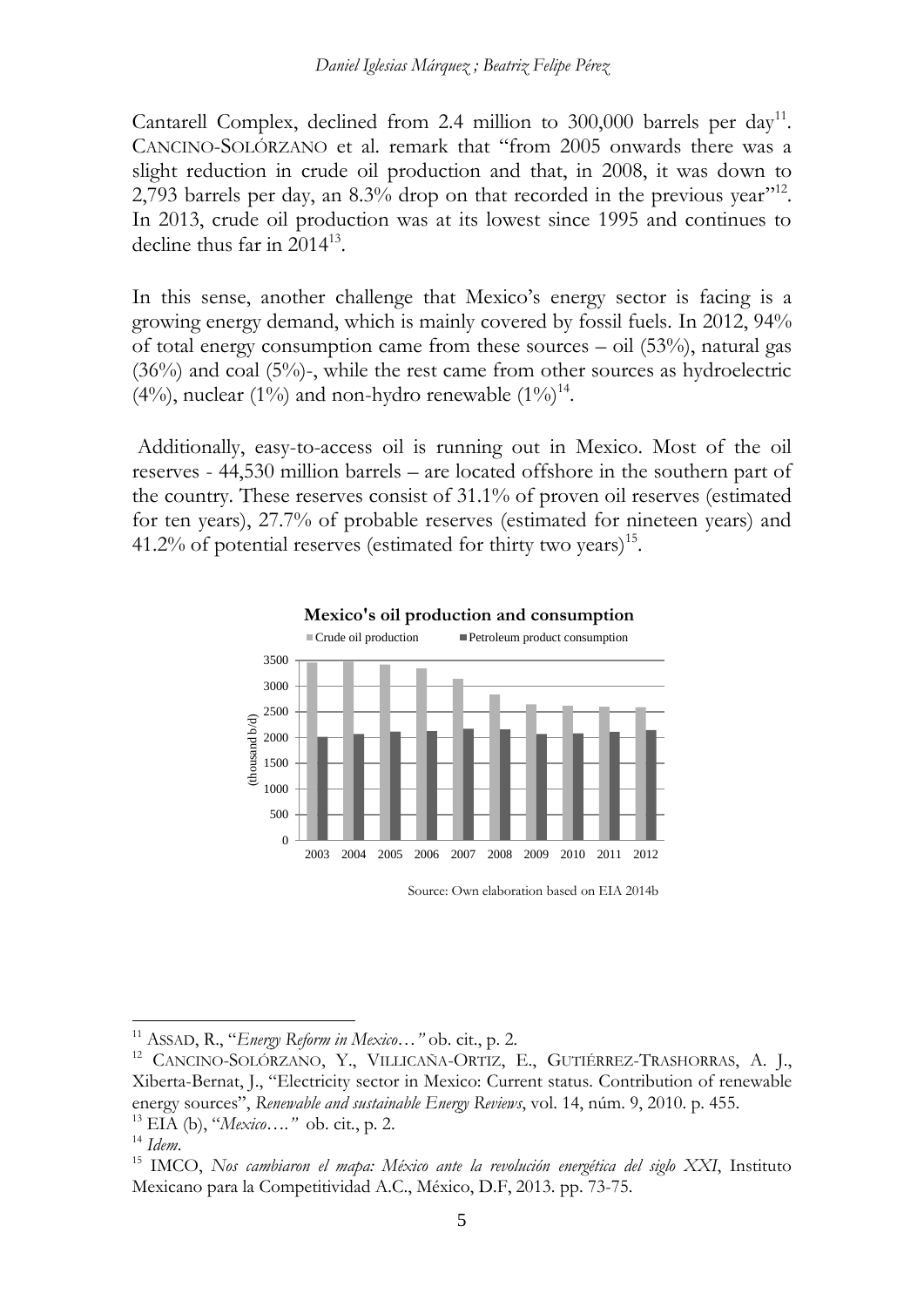In addition, PEMEX does not have the technological and financial capacity to exploit ultra-deep water and unconventional resources. The drilling costs in ultra-deep water are about ten times higher than in shallow water and one hundred times higher than those of terrestrial deposits<sup>16</sup>. Moreover, the country faces restrictions on the exploitation of fields in border sites due to the U.S.-Mexico Transboundary Agreement that plays a relevant role in raising Mexico's standards of operation in deep water<sup>17</sup>.

In sum, the above mentioned issues are important challenges for an oildependent country. Consequently, the need to reform Mexico's energy sector was essential<sup>18</sup>. To summarize, the key challenges that are intended to be solved with the Energy Reform are related to the oil production and reserve fall: the decline of its main oil field, the deficiencies in financial framework, the low capital investment in technology in order to harness ultra-deepwater oil resources and the restrictions on the current legal framework regarding the incorporation of new sources of investment.

### **III. ENERGY REFORM OVERVIEW**

In August 2013, Mexico's President submitted to the Senate the constitutional decree proposal, amending articles of the Political Constitution of the Mexican United States, in accordance with Article 71, section I, and Article 135 of the Constitution. After four months, in December 2013, it was approved by the Senate, the Congress and the majority of state's legislatures and enacted by the Executive branch.

The Energy Reform is considered as an effort to address the above mentioned declines of Mexico's domestic oil production<sup>19</sup> and, moreover, as the most significant economic reform since the country entrance into the North American Free Trade Agreement (NAFTA)<sup>20</sup>. It follows six strategic axes: strengthening the role of the State as rector of the oil industry, economic

 $16$  PRESIDENCIA DE LA REPÚBLICA, (2013). Iniciativa de Decreto por el que se reforman los artículos 27 y 28 de la Constitución Política de los Estados Unidos Mexicanos. Accessed May 5, 2014. Available at  $\frac{\text{http://www.presidencia.gov.mx/wp-}}{1}$ [content/uploads/2013/08/2013-08-12-Iniciativa-08001.pdf>](http://www.presidencia.gob.mx/wp-content/uploads/2013/08/2013-08-12-Iniciativa-08001.pdf).

<sup>17</sup> RIBANDO, C., RATNER, M., VILLARREAL, M. A., HAGERTY, C. L., *"Mexico's Oil and Gas…"* ob. cit*.*, p. 7.

<sup>18</sup> GOLDWYN, D. L., *Mexico Rising: Comprehensive Energy Reform at Last?*, The Atlantic Council, Washington, 2013. pp. 5-7.

<sup>19</sup> EIA (b), "*Mexico…."* ob. cit., p. 1.

<sup>20</sup> RIBANDO, C., RATNER, M., VILLARREAL, M. A., HAGERTY, C. L., *"Mexico's Oil and Gas…"* ob. cit., p. 1.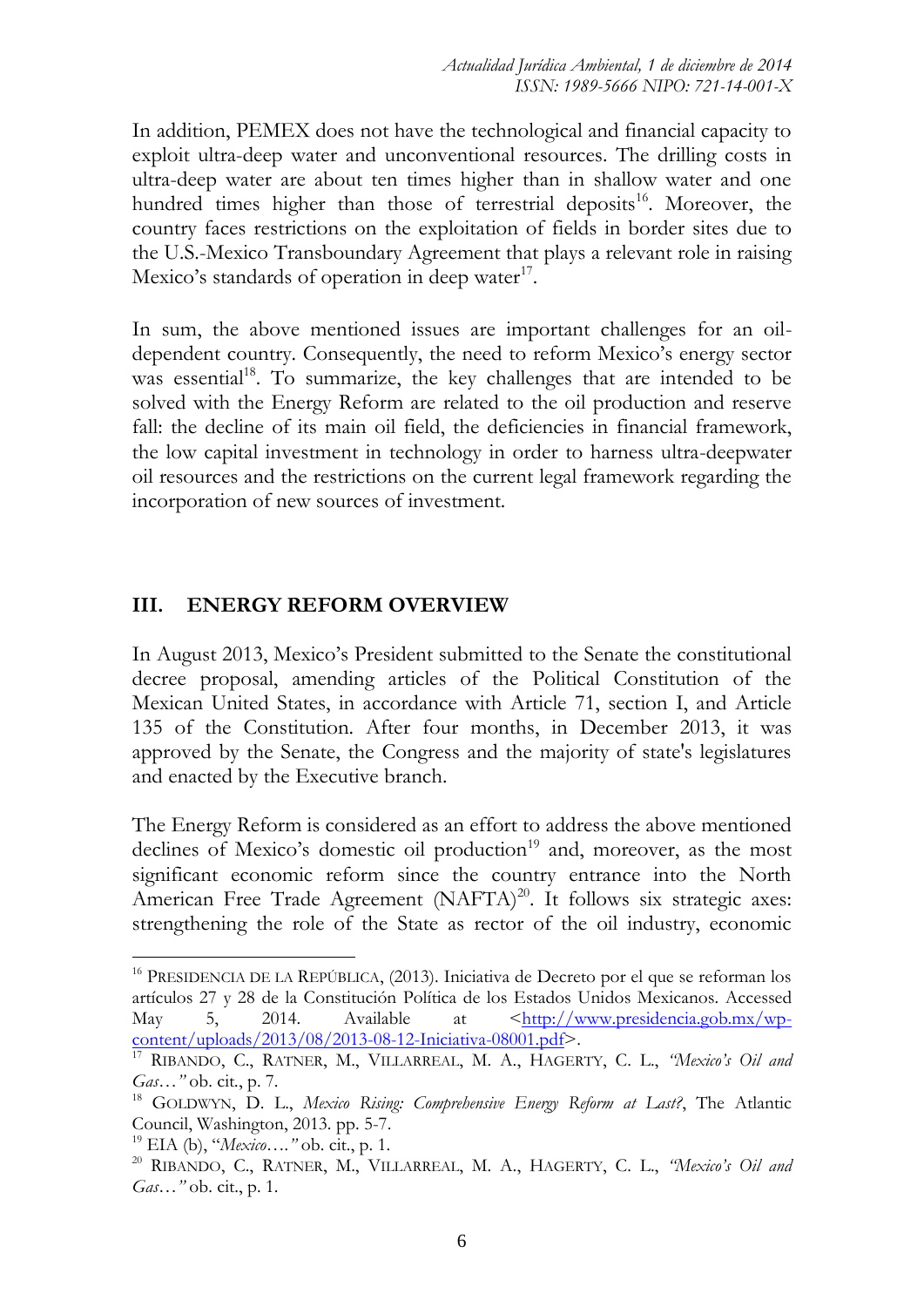growth, inclusive development, energy security, transparency and sustainability and protection of the environment. Moreover, it is based on three main pillars: strengthening PEMEX as a public productive company to compete in an open market, reinforcing regulatory agencies and their legal capacities to oversee PEMEX and private newcomers to the industry and introducing a gradual and selective liberalization of the oil and gas industry and to promote market competition<sup>21</sup>.

This Reform consists on amendments to Constitutional Articles 25, 27 and 28 and twenty one supporting Transitory Articles. The key modifications are the following:

The reform to Article 25 provides a basis for redirecting PEMEX and the Federal Electricity Board (CFE), in order to be value-creating state enterprises, reversing course on a mandate focused on national control<sup>22</sup>. The central aim of this change is to convert these organizations into new and more self-sufficient public commercial enterprises, with more managerial and budgetary autonomy. Since PEMEX has "been driven by over regulation, price and tax control, limited business management and heavy taxation"<sup>23</sup>, it is expected that the company's financial and industrial development will improve. In addition, the reform to this Article authorizes the government to employ best practices when regulating state-owned productive enterprises.

In relation to Article 27, the hydrocarbons in the subsoil remain belonging to the State but the Reform ends the monopoly of PEMEX and CFE. According to GOLDWYN, the change to Article 27 "reverses nationalization to allow for contracting with private entities"<sup>24</sup>. Despite this fact, PEMEX will remain the most important player within the Mexican oil sector and it will continue as a wholly state-owned company<sup>25</sup> since the company preserves exclusive rights over conventional resources (including any other solid, liquid or gaseous hydrocarbon located in the sub-surface)<sup>26</sup>. PEMEX will be able to propose to the Secretary for Energy (SENER) what part of its current acreage wishes to conserve, through the "Round Zero" (Transitory Article 6), as long as the company demonstrates the fiscal and technical ability to develop the resources. Moreover, in Article 27, the Reform removes the prohibition of the State to subscribe contracts with other actors but maintains a ban on concessionary contracts for non-state companies. However, in order to incentivize international investment (Transitory Article 4), there are four types

<sup>21</sup> ASSAD, R., "*Energy Reform in Mexico…"* ob. cit*.*, pp 2-3.

<sup>22</sup> GOLDWYN, D. L., "*Mexico Rising: Comprehensive…"* ob. cit*.*, p. 12.

<sup>23</sup> MARTÍNEZ, N., *"Oil policies and privatization…"* ob. cit*.,* p. 2036.

<sup>24</sup> GOLDWYN, D. L., "*Mexico Rising: Comprehensive…"* ob. cit., p. 9.

<sup>25</sup> *Ibid*. p. 12.

<sup>26</sup> ASSAD, R., "*Energy Reform in Mexico…"* ob. cit., p. 3.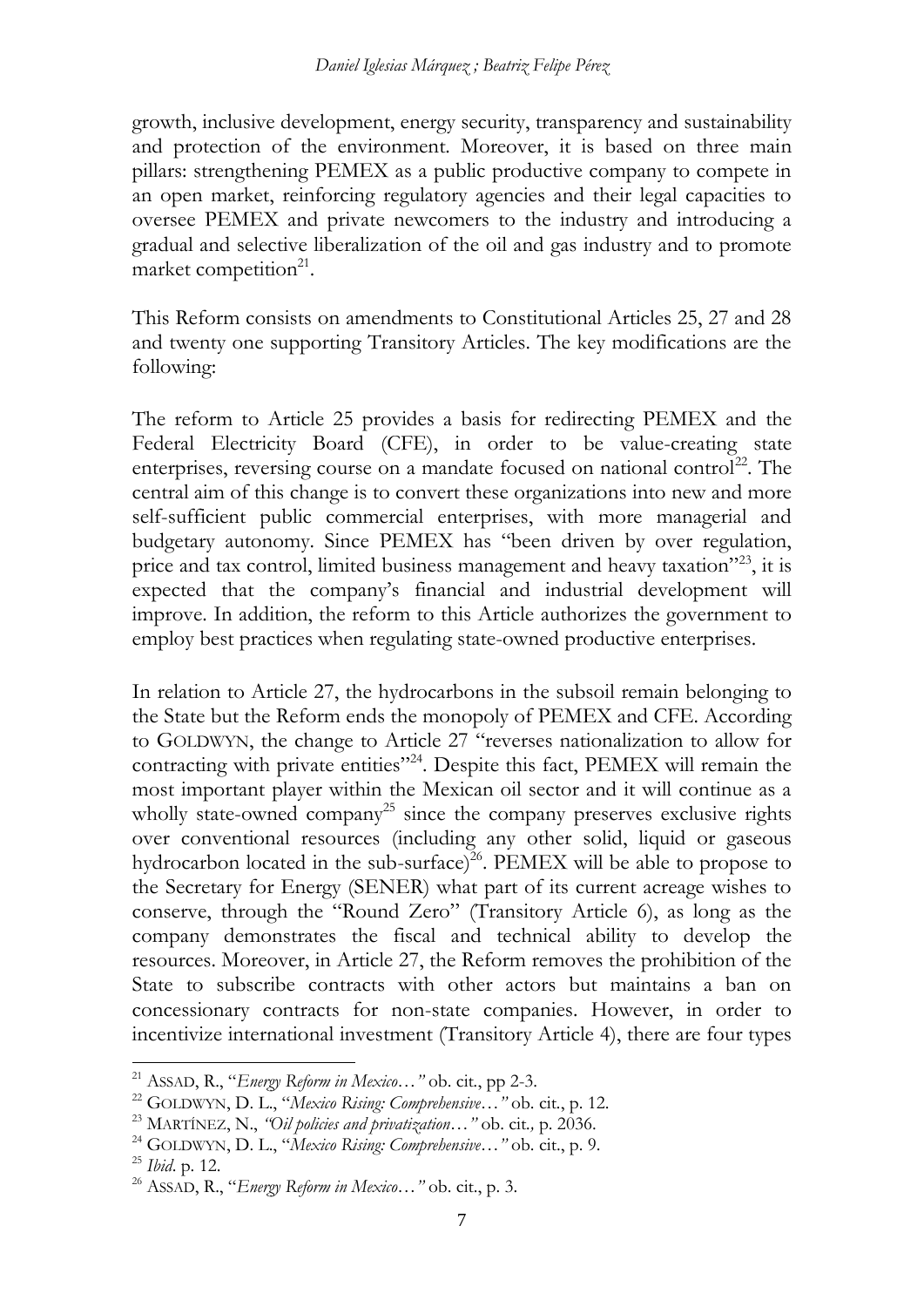of contracts which should be regulated by the Congress: service, profitsharing and production-sharing contracts and licenses $27$ . In other words, this amendment opens Mexico's energy sector (oil and natural gas) for international oil companies and other private investors. The possibility to develop unconventional oil and natural gas fields is perhaps the most attractive opportunity for these private entities.

Finally, the reform to Article 28 protects PEMEX's and CFE's abilities to be dominant market players and establishes the Mexico's Petroleum Fund for Stabilization and Development. This fund will be managed by the Mexico's Central Bank and it will be charged with administering, investing and distributing oil revenues according to secondary legislation. Its responsibilities and authorities are described in Transitory Articles 15 and 16. In addition, "the Finance Secretariat will build mechanisms to send all oil revenues (except taxes) to the fund, which will then redistribute them based on a hierarchy of obligations<sup>28</sup>. Furthermore, Article 28 empowers the Executive branch with regulatory bodies to oversee the energy sector"<sup>29</sup>. Among these empowered bodies are:

- SENER. It will be in charge of establishing energy policies, determining the categories of contracts to be applied, creating the bid or auction processes where applicable and granting permits for refining and processing.
- National Agency for Hydrocarbons (CNH). It will provide technical advice, procure seismic studies, collect geological information, sign contracts and approve development plans. It will also play the most important role regarding the mentioned fund, as it will be responsible for issuing the contracts, publishing the terms of the agreements and ensuring that payments are made to the Fund.
- Regulatory Board for Energy (CRE). It will allow liquid fuels and natural gas transportation by ensuring open access to pipelines and approving storage.

Additionally, a new National Agency for Industrial Security and Environmental Protection of the Hydrocarbons Sector (hereinafter, the Agency) will be created. It will be a decentralized agency of the Secretary for the Environment and Natural Resources (SEMARNAT) and it will regulate and oversee the activities of the hydrocarbons sector related to industrial and operational safety and environmental protection.

<sup>27</sup> GOLDWYN, D. L., *"Mexico Rising: Comprehensive…"* ob. cit., p. 9.

<sup>28</sup> *Idem*., p. 13.

<sup>29</sup> EIA (b), *"Mexico…."* ob. cit., p. 3.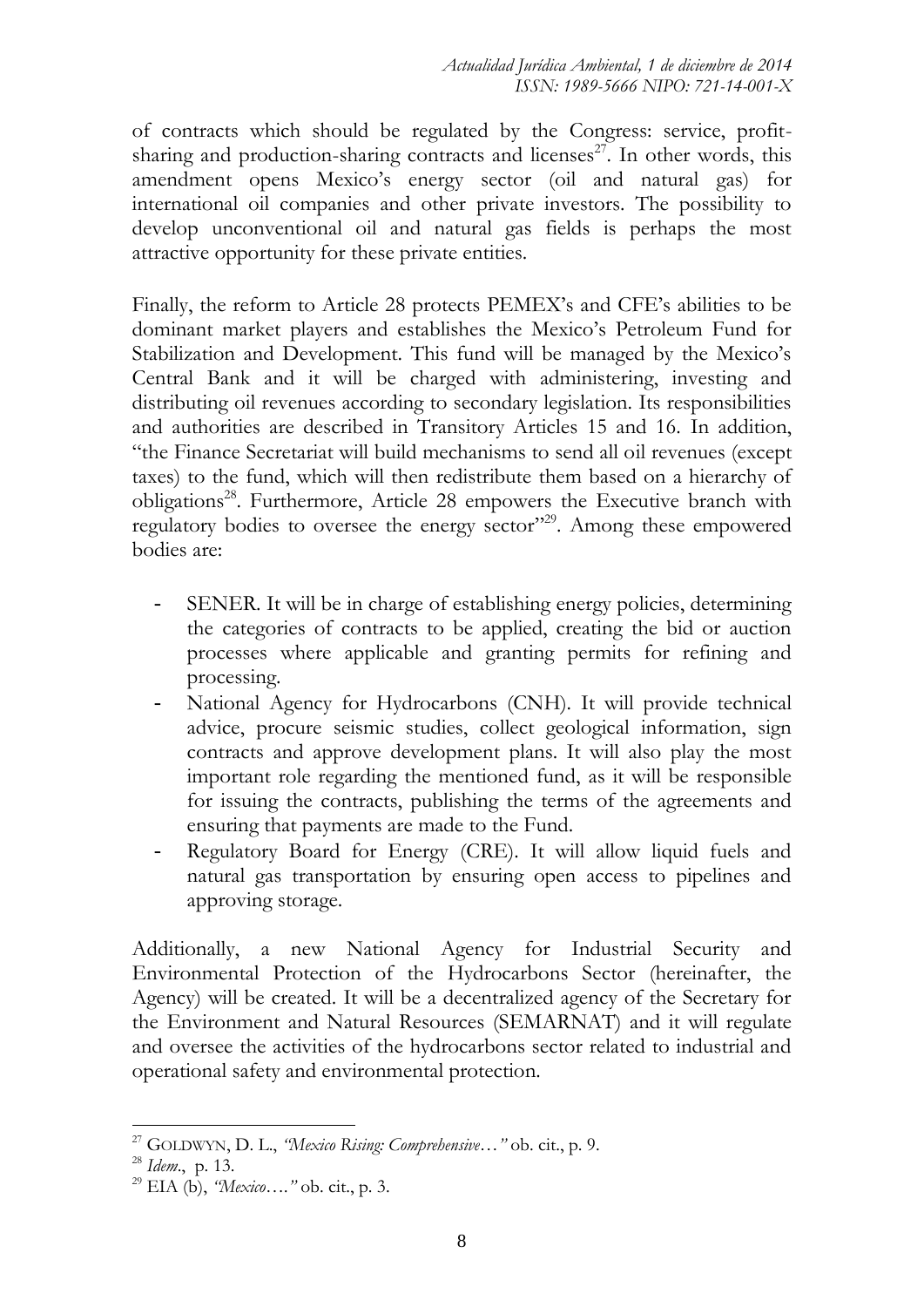# **IV. KEY ENVIRONMENTAL ASPECTS OF THE ENERGY REFORM**

As above mentioned, "Sustainability and Environmental Protection" is one of the six strategic axes of the Reform. In this sense, the Reform aims to mitigate the negative impacts of oil production and consumption on human health and the environment through an increase in the availability of cleaner energy resources<sup>30</sup>. However, one of the major questions surrounding the Reform is whether it really promotes a sustainable development for the country and encourages the energy transition to a more diversified and cleaner model. This question is addressed in this section through the analysis of the introduction of "sustainable industrial development" in the Mexico's Constitution, the role of the new hydrocarbons agency and the promotion of the energy diversification through renewable sources of energy.

Firstly, even though the concept of "sustainability" was already contemplated in the Article 25 in order to consider the environmental aspects into the economic development policies, this notion is now incorporated as a State's responsibility for national development. The Reform adds the concept of "sustainable industrial development" as a new principle of environmental policy, especially regarding the entry of new participants in the electric power industry. Moreover, according to Transitory Article 17, the secondary legislation will establish obligations to incorporate better practices in areas related to energy and natural resources use efficiency, reduction in the generation of greenhouse gases, decrease waste generation and emissions and reduction in carbon footprint. In addition, this Transitory Article also contemplates the creation of clean energy certificates that will be regulated by a law for the Electricity Industry in order to achieve emission reduction targets.

Secondly, as it was mentioned above, one of the most significant novelties in the Reform is the creation of the National Agency for Industrial Security and Environmental Protection of the Hydrocarbons Sector. The Agency will be a specialized and technical body with management autonomy, charged with regulating, overseeing and imposing sanctions in the field of industrial and operational safety. Some of the assigned tasks are: adoption and enforcement of international and national technical standards, prevention and contention of spills and leaks, design plans to prevent emergency situations and investigation in the cause of accidents. The Agency is also responsible for regulating, overseeing and imposing sanctions in the field of environmental protection. Its main tasks on this issue are: protection, conservation and restoration of ecosystems and natural resources, characterization and

<sup>30</sup> PRESIDENCIA DE LA REPÚBLICA, "*Iniciativa de Decreto por…"* ob. cit*.*, p. 1.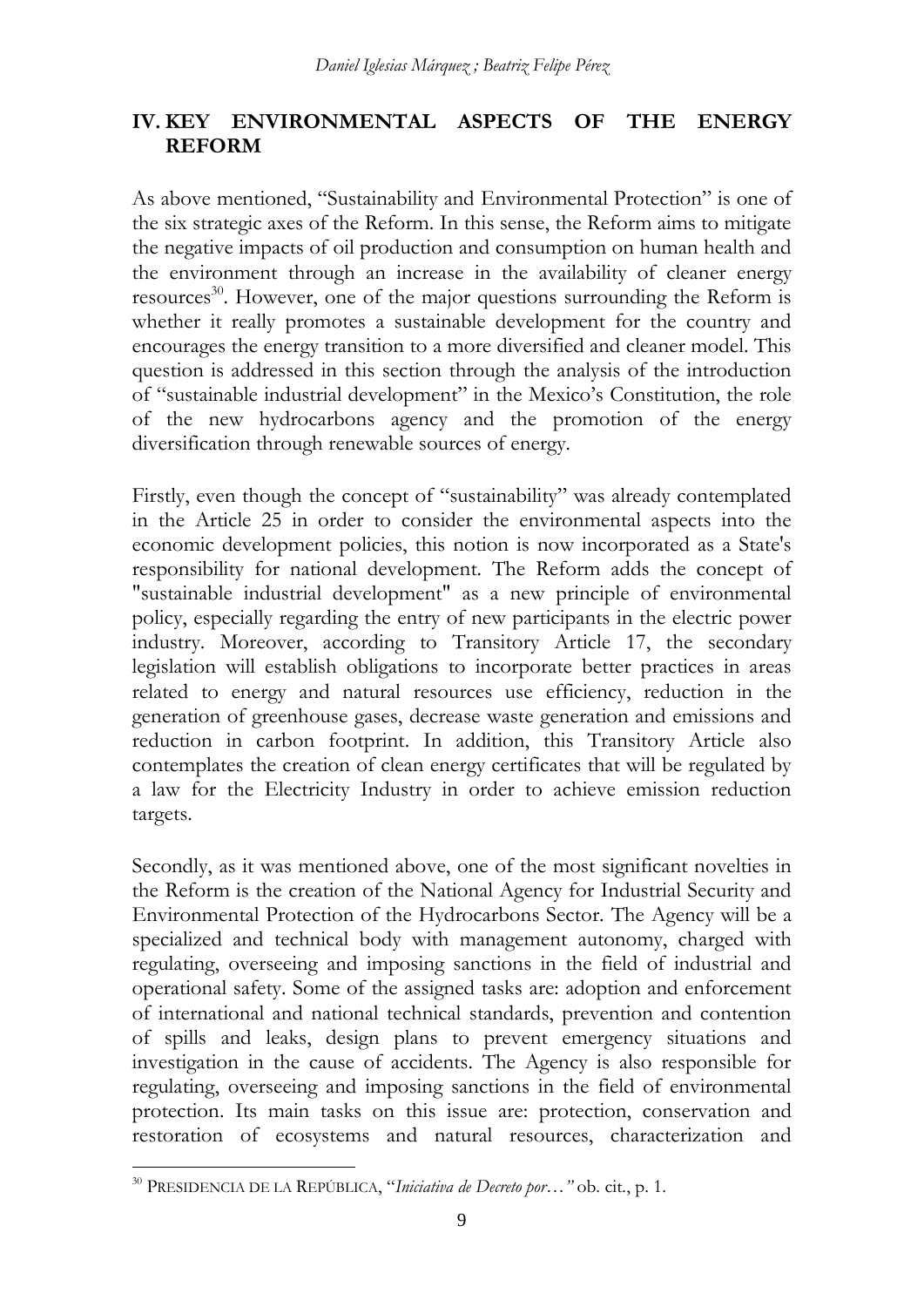management of waste, pollutant emissions control and to provide technical keys for Mexico's environmental and energy policies. Regarding the Agency's tasks, it must be highlighted that under the current framework some of the duties are already covered by existing authorities. For instance, the supervision of industrial safety is carried out by the Secretary for the Labor and Social Security, and, more specifically, the supervision of industrial safety applicable to the energy sector is carried out by SENER. Therefore, to avoid confusion and duplication of efforts on duties among the different authorities involved, it is important to determine the interactive role of this Agency with the existing authorities.

Thirdly, regarding the promotion of renewable energies and the energy model transition, SÁNCHEZ claims that "Mexico is one of the countries of the Group of 20 (G20) that invests less in renewable energy, although the geographical situation benefits"<sup>31</sup>. The country is located in one of the strips of land with the greatest solar radiation in the planet, which makes it appropriate for developing solar energy. Likewise, the air currents in the Gulf of Mexico and the Pacific Ocean are important wind resources, as well as the fast-flowing rivers and great lakes, which have an important hydraulic potential<sup>32</sup>.

On the other side, as evidence that the Reform promotes energy diversification, the reform proposal mentioned that a clean and diversified energy matrix might contribute to meeting climate change mitigation goals and having flexibility in power generation in order to reduce  $costs<sup>33</sup>$ . In this respect, although before the Reform the efforts were mainly focused on identifying opportunities to achieve an optimal energy use resulting in economic savings for the country, the intentions for an energy model transition towards energy diversification are not new issues in Mexico. In this sense, the country was already concerned about having a secure energy supply, diversifying its primary energy sources by reducing their environmental impact and installing some of the most developed renewable energies. During the last few years, the energy policy central axe was also to reduce the environmental impact generated by traditional fossil fuels $34$ . In this regard, the National Development Plan 2007-2012 already set as a priority goal the rational and sustainable use of natural resources and the progressive reduction of

<sup>31</sup> SÁNCHEZ, J. E., (2012). La crisis energética global, la posición de México en el mundo. Accessed May 2, 2014. Available at [<http://xivrem.ujaen.es/wp](http://xivrem.ujaen.es/wp-content/uploads/2011/11/24-R-106M706.pdf)[content/uploads/2011/11/24-R-106M706.pdf>](http://xivrem.ujaen.es/wp-content/uploads/2011/11/24-R-106M706.pdf).

<sup>&</sup>lt;sup>32</sup> CANCINO-SOLÓRZANO, Y., VILLICAÑA-ORTIZ, E., GUTIÉRREZ-TRASHORRAS, A. J., Xiberta-Bernat, J., *"Electricity sector in Mexico…"* ob. cit*.* p. 455.

<sup>33</sup> PRESIDENCIA DE LA REPÚBLICA, "*Iniciativa de Decreto por…"* ob. cit, pp. 17-18.

<sup>34</sup> CANCINO-SOLÓRZANO, Y., VILLICAÑA-ORTIZ, E., GUTIÉRREZ-TRASHORRAS, A. J., Xiberta-Bernat, J., *"Electricity sector in Mexico…"* ob. cit*.* p. 458.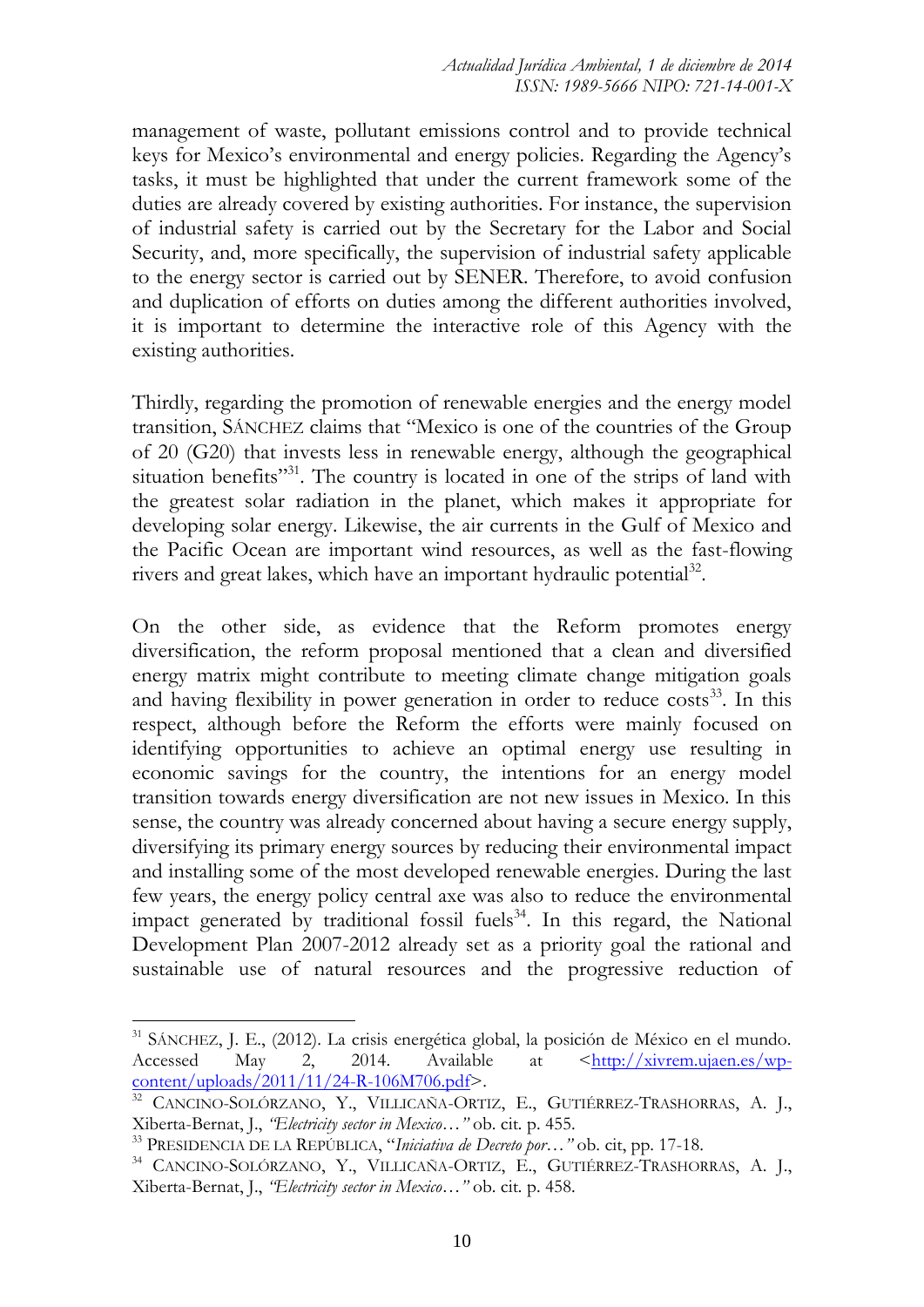greenhouse gas emissions<sup>35</sup>. Regarding this, in  $2008$  the law for the Exploitation of Renewable Sources (LAFRE) was passed, its main objective was to promote the energy transition and a more sustainable energy use, it also imposed to SENER the obligation to limit the participation of fossil fuels in power generation by 65% in 2024 and by 50% in 2050. In addition, the National Energy Strategy 2012-2026 also included as a target to increase the participation of non-fossil resources for power generation by 35%. In relation to that, in 2012, the law for the Climate Change was enacted; this law promotes that at least 35% of electricity generation would come from clean energy sources in 2024. It also establishes as a goal to reduce emissions by 30% in 2020 and by 50% in 2050.

One of the many obstacles to really fulfill the transition of the Mexico's energy model is that the current model is not flexible enough to integrate renewable energies on a large scale and distributed generation. In order to overcome this gap, the reform to Article 25 proposes the creation of a competitive generation market administered by the State through independent operators, the establishment of an independent transmission and the distribution system operator. In turn, these savings from competition should be passed on to consumers, resulting in lower electricity prices.

In addition, in order to widen the range of clean energy sources and promote energy diversification, Congress is tasked with creating a framework related to the recognition, exploration, and exploitation of geothermal resources. In this regard, Transitory Article 18 points out the issuance of a law for Geothermal Energy, which regulates exploration and production of geothermal resources. In August 2014, the law for Geothermal Energy was enacted; this law might constitute an opportunity for fostering investments in geothermal energy in order to generate electricity or use it in other applications. It is worth mentioning that Mexico ranks fourth worldwide in installed geothermal capacity with about 840 MW only behind the United States (U.S.), the Philippines and Indonesia. Moreover, among Organization for Economic Cooperation and Development (OECD) member countries, it is the second largest producer of geothermal power.

# **V.NEW OPPORTUNITIES FOR PRIVATE PARTICIPATION AND INVESTMENT IN MEXICO'S OIL INDUSTRY**

The consequences of the private investment in the country's oil industry are one of the most controversial aspects of the Reform. Regarding this, the

<sup>35</sup> PRESIDENCIA DE LA REPÚBLICA, "*Iniciativa de Decreto por…"* ob. cit*.*, pp. 17-18.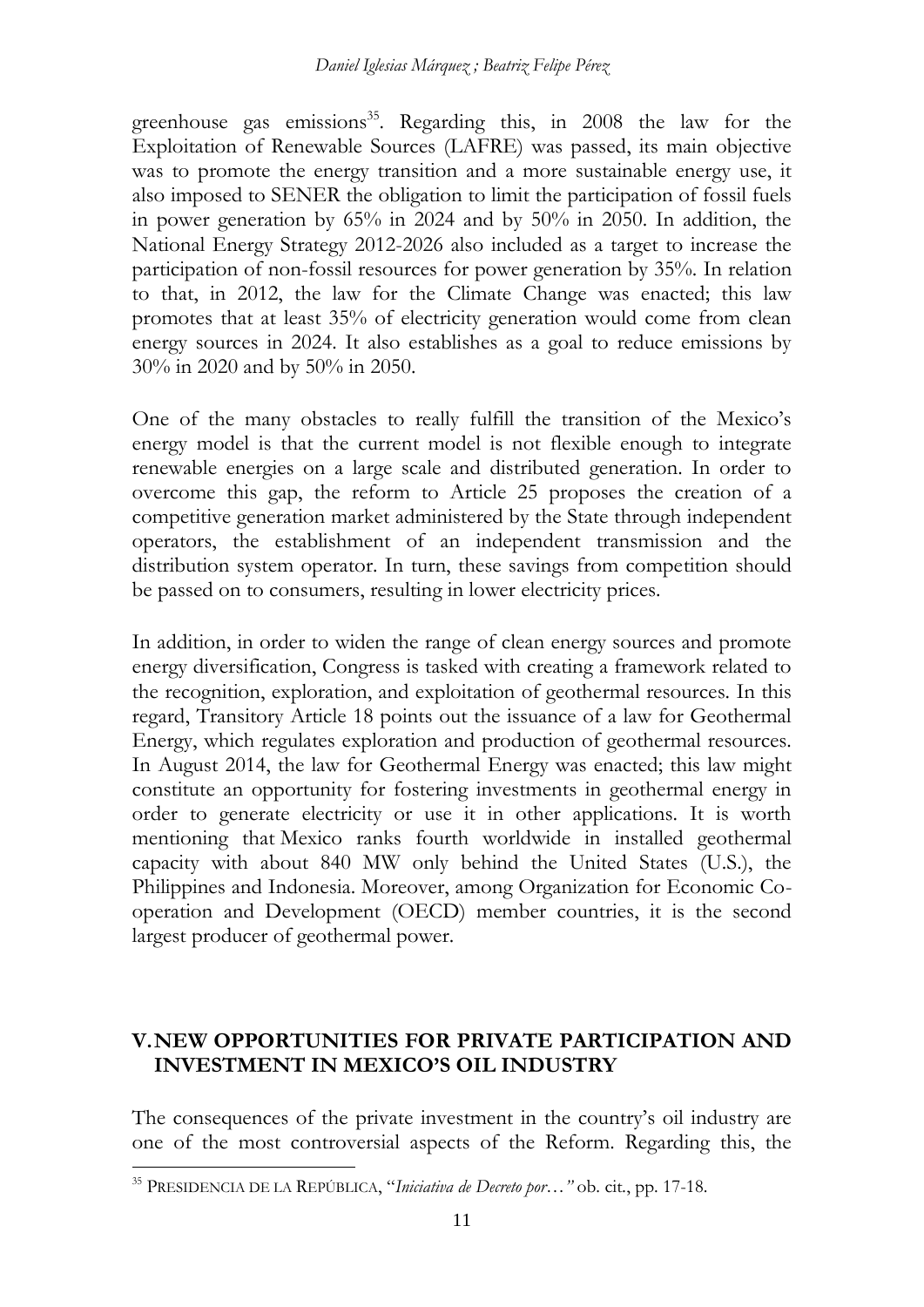following subsection 1 provides a brief analysis of the background on the regulation of private participation in the country's energy sector. The subsection 2 analyzes how the current Energy Reform promotes this private investment, while the subsection 3 studies international experiences concerning private investment in oil industry. Finally, the opportunity for unconventional resources development is analyzed in subsection 4.

#### **1. Background**

Since 1917, Article 27 of Mexico's Constitution stipulated the restitution of underground oil rights to the country. The first major energy reform in Mexico was driven by President Lázaro Cardenas (1934-1940) in 1938, who expropriated oil assets from private companies. Certainly, this Reform was nationalist in nature. Since then, the ownership and stewardship of the State over hydrocarbons resources was guaranteed and all concession for privates in oil sector were suspended. Nevertheless, it contemplated the involvement of the private sector in various oil industry activities. The Reform recognized the exploitation of hydrocarbons as an exclusive State right. Notwithstanding, the possibility of holding individual contracts for exploration and production activities in order to carry out them on behalf of the Federal Government was included.

Between 1946 and 1958, further reforms were adopted to allow foreign companies to carry out exploration and production activities of new fields. By 1958, foreign companies contributed with 2% of the total oil production, while the participation of these companies in providing services was even further<sup>36</sup>. In order to limit the growth of the foreign presence in the oil industry, in 1958, during the period of President Adolfo Ruiz Cortines (1952- 1958), the Regulatory law for Article 27 of the Constitution with respect to Petroleum was enacted*.* However*,* it was in 1960 when President Adolfo López Mateo (1958-1964) consolidated the State's monopoly; this meant that the energy sector was closed to private investment<sup>37</sup>. Notwithstanding, in 1982, Mexico's economy adopted a neoliberal strategy and, consequently, the oil policy was adjusted to this strategy, "the privatization of PEMEX was proposed and it was promoted to bring the vertically integrated monopoly to an end"<sup>38</sup>. The adoption of privatization measures of the government-owned basic petrochemical industry was a first step towards the opening up of the oil industry.

<sup>36</sup> GONZÁLEZ RODRÍGUEZ, J., "El sector privado y Pemex. Algunos datos sobre la normatividad aplicable al respecto", *Reporte CESOP*, núm. 66, 2013. p. 4.

<sup>37</sup> *Idem*.

<sup>38</sup> MARTÍNEZ, N., *"Oil policies and privatization…"* ob. cit., p*.* 2036.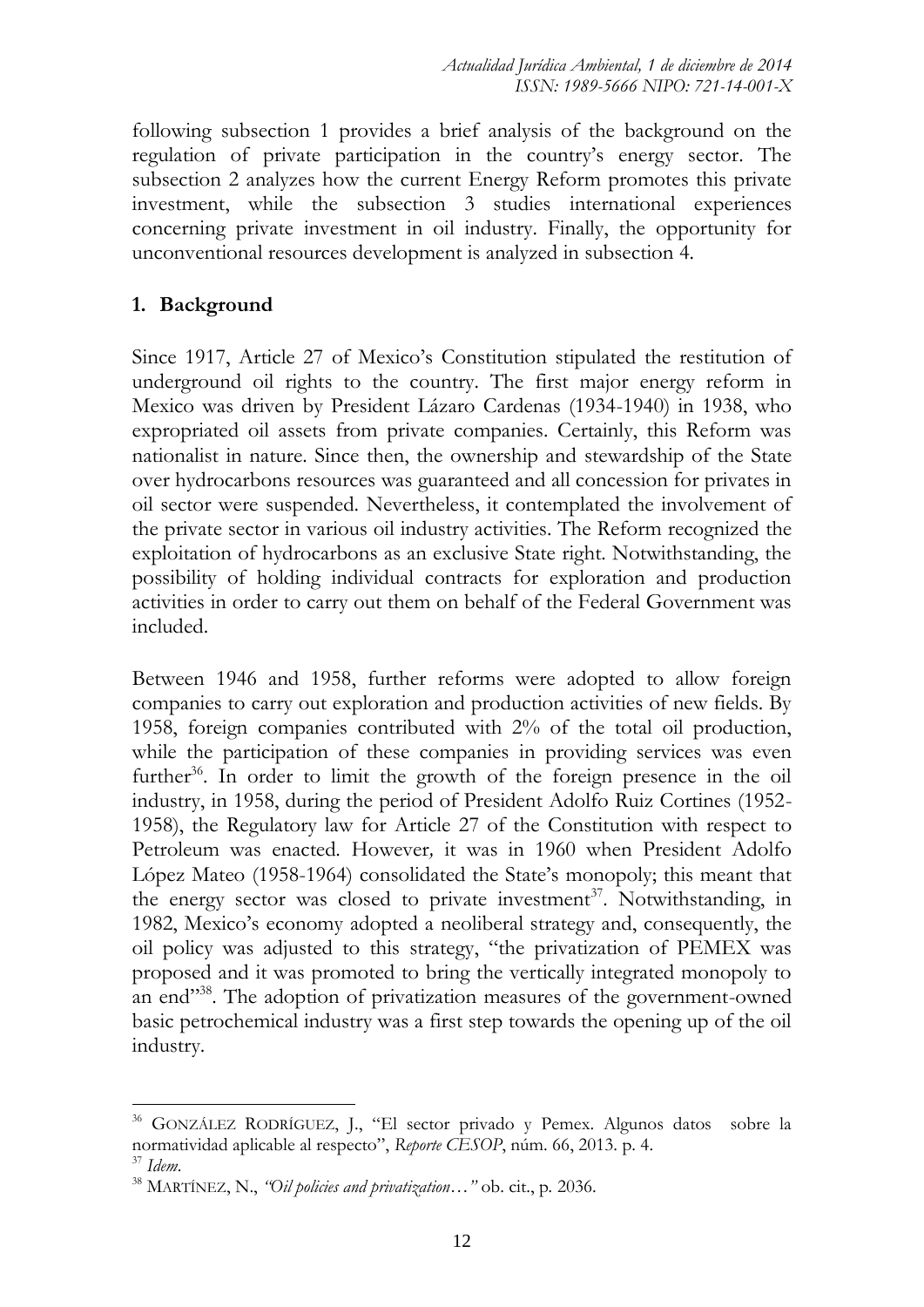The latest energy reform took place in 2008. Participation of the private sector in energy industry (exploration/production and construction/operation of oil refineries) was included among its objectives. Nevertheless, the restriction of the private sector in the energy industry remained. As a result, new laws related to energy sector were enacted and/or amended at that time<sup>39</sup>:

- Law for *Petróleos Mexicanos<sup>40</sup>* .
- Law for the Use of Renewable Energies and the Financing of the Energy Transition<sup>41</sup>.
- Federal Law for Parastatal Entities<sup>42</sup>.
- Law for Public Works and Related Services<sup>43</sup>.
- Law for Acquisitions, Leases and Services of the Public Sector<sup>44</sup>.
- Regulatory Law for Article 27 of the Constitution with respect to Petroleum<sup>45</sup>.

It is worth mentioning that there are some additional mechanisms that encourage private investment. On the one hand, there are public works executed and financed by third parties which are payed and amortized over a certain period. On the other hand, there are also services contracts or collaboration agreements, that allow PEMEX to contract private parties for

<sup>&</sup>lt;u>.</u> <sup>39</sup> GONZÁLEZ RODRÍGUEZ, J., *"El sector privado…"* ob. cit*.,* p. 6.

<sup>&</sup>lt;sup>40</sup> "Decreto de 28 de noviembre de 2008 por el que se expide la Ley de Petróleos Mexicanos; se adicionan el artículo 3o. de la Ley Federal de las Entidades Paraestatales; el artículo 1 de la Ley de Obras Públicas y Servicios Relacionados con las Mismas y un párrafo tercero al artículo 1 de la Ley de Adquisiciones, Arrendamientos y Servicios del Sector Público". Accesed: September 29, 2014. Available at [<http://www.diputados.gob.mx/LeyesBiblio/ref/lopsrm/LOPSRM\\_ref04\\_28nov08.pdf>](http://www.diputados.gob.mx/LeyesBiblio/ref/lopsrm/LOPSRM_ref04_28nov08.pdf) <sup>41</sup> "Decreto de 28 de noviembre de 2008 por el que se expide la Ley para el Aprovechamiento de Energías Renovables y el Financiamiento de la Transición Energética". Accesed: September 29, 2014. Available at [<http://www.dof.gob.mx/nota\\_detalle.php?codigo=5070927&fecha=28/11/2008>](http://www.dof.gob.mx/nota_detalle.php?codigo=5070927&fecha=28/11/2008)

<sup>&</sup>lt;sup>42</sup> "Decreto de 28 de noviembre de 2008 el que se expide la Ley de Petróleos..." ob. cit. <sup>43</sup> *Idem.* 

<sup>44</sup> "Decreto de 28 de noviembre de 2008 por el que se expide la Ley para el Aprovechamiento..." ob. cit.

<sup>&</sup>lt;sup>45</sup> "Decreto de 28 de noviembre de 2008 por el que se reforman y adicionan diversas disposiciones de la Ley Reglamentaria del Artículo 27 Constitucional en el Ramo del Petróleo". Accesed: September 29, 2014. Available at [<http://dof.gob.mx/nota\\_detalle.php?codigo=5070930&fecha=28/11/2008>](http://dof.gob.mx/nota_detalle.php?codigo=5070930&fecha=28/11/2008)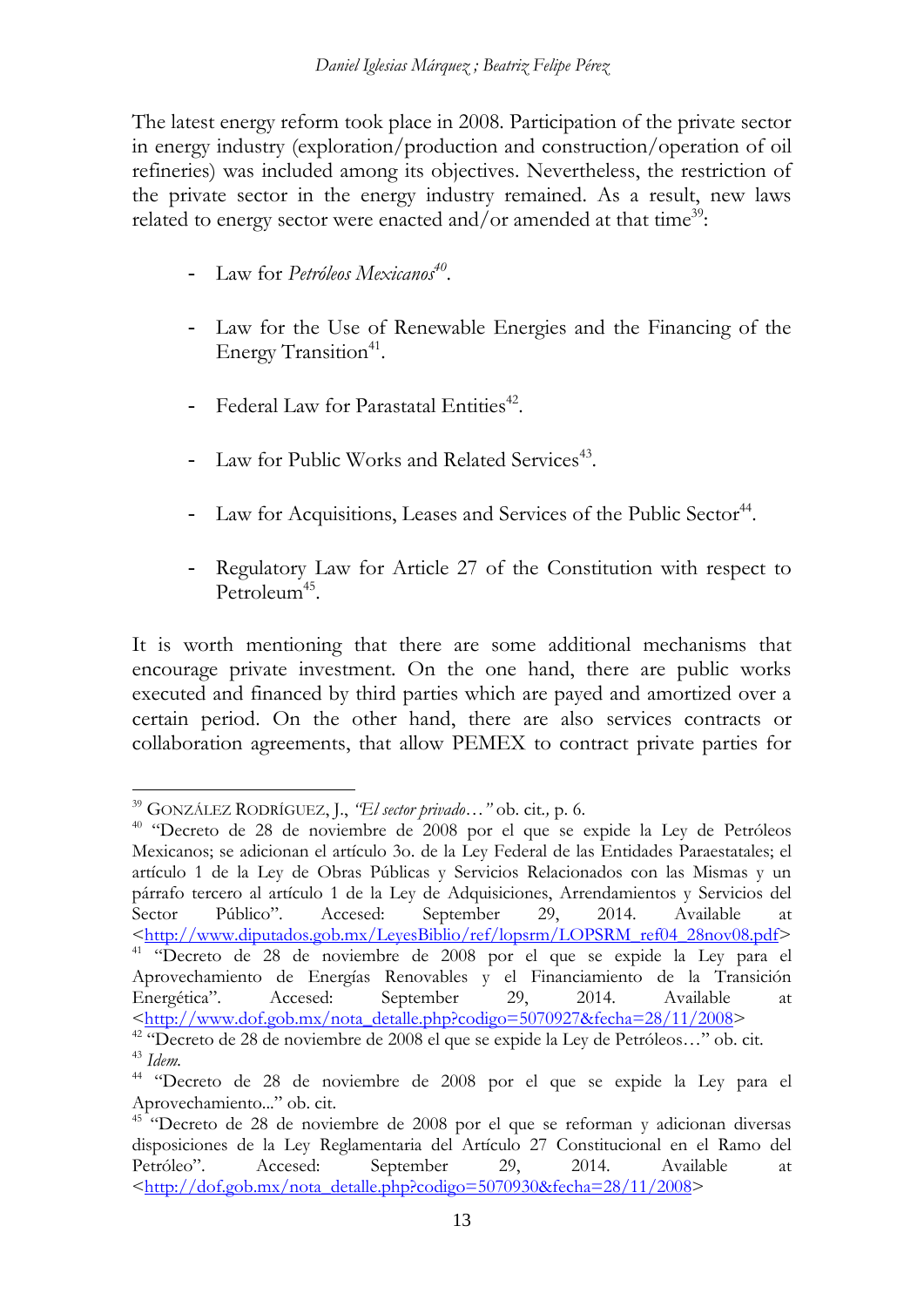services related to the processes of drilling, development and expansion of their fields under the condition that such contracts are public investment funded and operated by private individuals, which provide their financial, technological and operational capacities.

#### **2. Private Investment's Opportunities in the Energy Reform**

As it was mentioned, the amendment of Article 27 intends to open Mexico's energy sector for international oil companies and other private investors. Through the Reform, the international oil companies and other private investors will gain a relevant role in Mexico's energy sector. International companies' participation is expected to be relevant in three main issues. Firstly, international oil companies may collaborate with PEMEX (*joint venture*) in order to spread risk to areas where the company lacks comparative advantages. Once it is decided which existing fields are retained by PEMEX, the company will be able to partner in order to develop the fields that the company is not capable of developing by its own (ultra-deepwater fields). In this sense, GOLDWYN points out that the "existence of a strong national champion to partner with the private sector can play a useful role in taking extremely long-term views on investment, beyond even multidecade contracts of international oil companies that have limited time horizons to achieve their returns"<sup>46</sup>. Secondly, international companies may carry out seismic studies for the government due to the need to assess potential reserves located in the Gulf of Mexico. Finally, international companies would be able to develop new acreages, which have not been explored or produced before. Unconventional hydrocarbons (shale gas) are also expected to be developed by those private actors.

Regarding the above mentioned, it must be stressed that the primary driver of foreign direct investment (FDI) growth in Latin America is oil and gas extraction, thus Mexico becomes a promising destination for largest international oil companies which seek comparative advantages (cheap labor, low raw material prices, the proximity to energy sources, local tolerance of hazardous and polluting industries and the existence of an adequate infrastructure) and relocate part of their production capacity<sup>47</sup>. The Reform raised new opportunities for the private sector in order to solve the above mentioned challenges that the Mexico's oil industry is facing. Therefore, the Reform intends to be a solution to the current situation by removing the prohibition of the State to conclude contracts for oil industry activities, such as gas processing and oil refining, as well as transport, storage, distribution and marketing of these products and their derivatives.

<sup>46</sup> GOLDWYN, D. L., *"Mexico Rising: Comprehensive…"* ob. cit*.,* p. 22.

<sup>47</sup> MARTÍNEZ, N., *"Oil policies and privatization"* ob. cit*.,* p*.* 2043.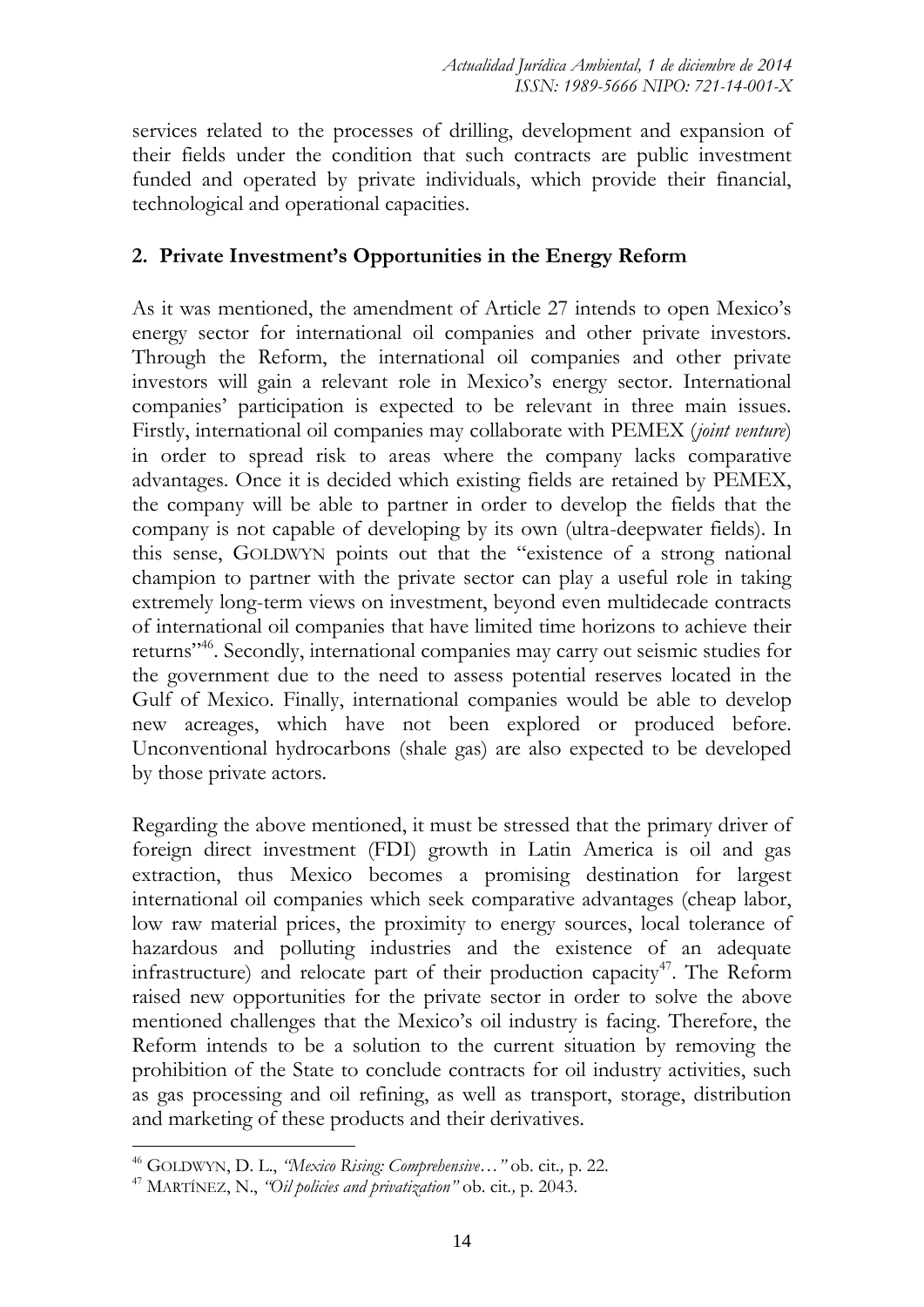It is expected that private participation will contribute to achieve oil reserve recovery rate higher than 100%. Moreover, the increase in oil production will be accompanied by the discovery of equal or larger reserves. It is also expected that oil production will increment from 2.5 million barrels to 3 million in 2018 and 3.5 million in 2025. Gas production will increase from 5 billion 700 million cubic feet per day to 8 billion in 2018 and 10 thousand 400 million in 2025. In addition, according to PRESIDENT PEÑA NIETO, achieving the above mentioned goals would increase the gross domestic product and employment in the country as well as it will serve to obtain financial resources which would be used to improve quality of life and the competitiveness of Mexico<sup>48</sup>.

The investment in Mexico's energy sector carried out by international companies might also correct sector failures. First and foremost, investing in mid and downstream oil processing will improve the country's trade balance; however, there is no prediction that it might reduce the price of gasoline. Despite the fact that Mexico is a large exporter of crude oil, it is a net importer of refined petroleum products, such as gasoline and diesel fuel. In 2012, daily oil production reached 2.5 million barrels of crude oil, nevertheless, only 1.5 million barrels were refined. The lack of full refining capacity to meet its domestic demand for refined products has risen gasoline imports from 25% in 1994 to 49% in 2012. Most of oil exports go to the U.S. refineries on the Gulf Coast, which then sends some of the refined products back to Mexico<sup>49</sup>. It is expected that the Energy Reform also encourages private investment in downstream assets; this will allow a sufficient gasoline supply at competitive prices.

Finally, opening up of Mexico's natural gas sector to international companies might cover the high demand of natural gas by increasing natural gas production. Currently, most electricity generation comes from natural gas, which, according to SENER, had a share of 29.3% in 2002, and by the year 2012, it doubled achieving  $50\%$  of the total of national electricity generation<sup>50</sup>. The presence of various companies would involve a real competition, lowercost fuel options and expansion of gas pipeline infrastructure.

# **3. International Experiences of Private Participation in Oil Industry**

The opening up of the Mexico's oil market has been influenced by international experiences. Before Mexico, several countries followed this trend

<sup>48</sup> PRESIDENCIA DE LA REPÚBLICA, "*Iniciativa de Decreto por..",* ob. cit., pp. 15-16.

<sup>49</sup> RIBANDO, C., RATNER, M., VILLARREAL, M. A., HAGERTY, C. L., *"Mexico's Oil and Gas…"* ob. cit*.,* pp. 11-13*.*

<sup>50</sup> SENER, "*Prospectiva de Petróleo…"* ob. cit*.* p. 93.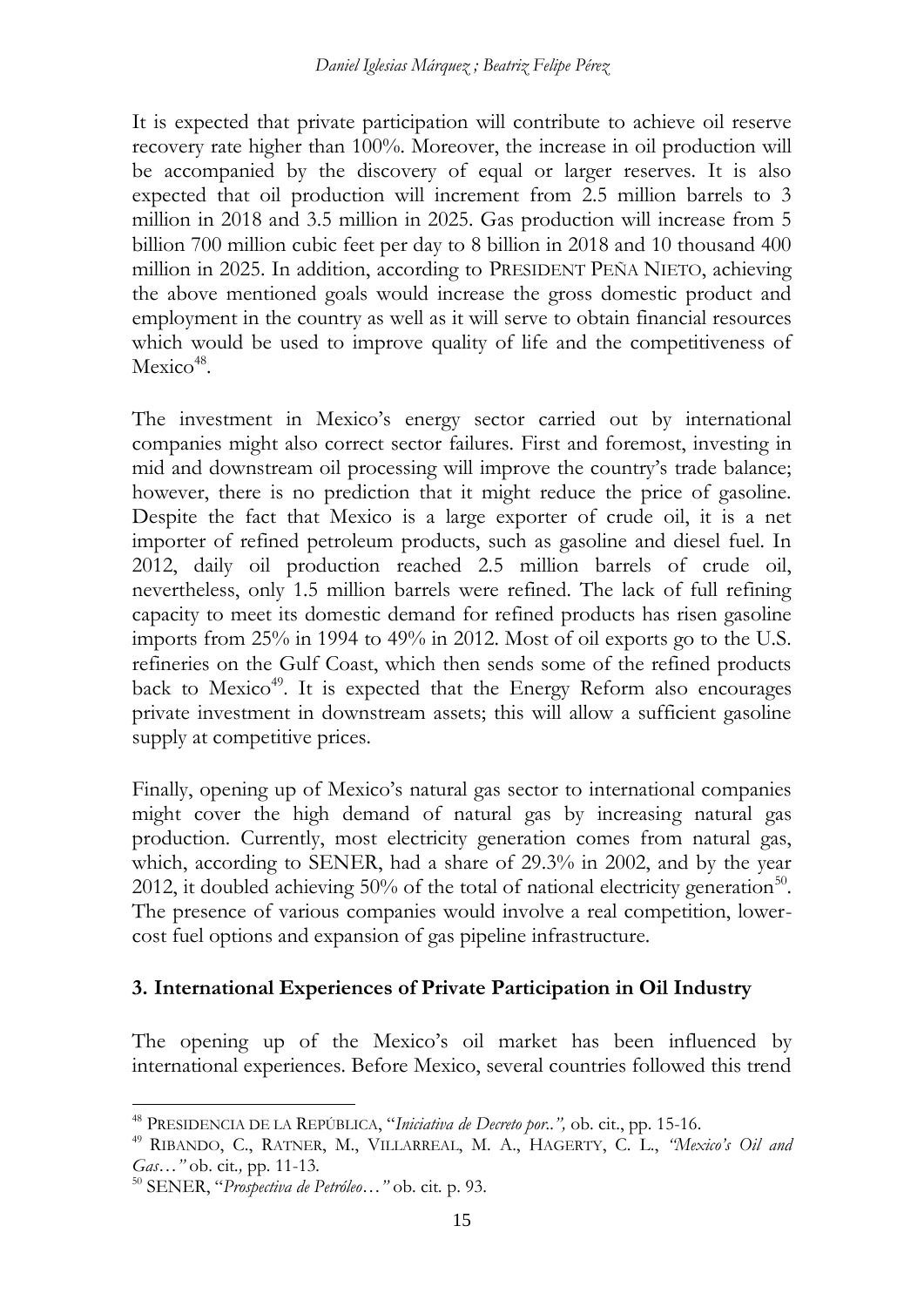with a wide range of economic and socio-environmental consequences. The cases of Brazil, Venezuela and Norway are briefly analyzed in the next paragraphs in this subsection.

The Brazilian model has been cited as an example to be emulated and improved by the Mexico's government<sup>51</sup>. Like in Mexico, exploration, exploitation and processing of crude oil were carried out by one state-owned company: PETROBRAS. This company held a monopoly for over 40 years when, in 1995, the Brazilian Congress approved a Constitutional Amendment in order to attract the largest possible amount of investment in the sector and to take advantage of the Brazilian basins. The aim of the Amendment consisted in turning its systems from state monopoly into a concessions regime, allowing the private sector to carry out activities of exploration, development, processing, production and import of oil and natural gas<sup>52</sup>. The reform attracted a considerable number of foreign companies such as Shell, Texaco and El Paso. In addition, PETROBRAS was reformed to allow it to operate in the same way as a privately owned company, with private investment but majority control firmly held by the Brazilian State<sup>53</sup>. While the Brazilian model has made great achievements, it also has shortcomings. On the one hand, the country has multiplied its national oil reserves and achieved oil independence; national supply has equaled national consumption for the first time in history<sup>54</sup>. On the other hand, many profits were not remaining in the country. In order to tackle this, Brazil adopted a more interventionist approach in recent years, determining that PETROBRAS must be a majority partner in all operations. In 2010, a series of mechanisms to intervene in technical and operational decisions were created and the Brazilian government purchased shares of PETROBRAS in order to mitigate the transfer of oil revenues to foreign shareholders of the company<sup>55</sup>. Consequently, investors have been put off and have lost interest. Moreover, PRETROBRAS has

<sup>51</sup> GOLDWYN, D. L., *"Mexico Rising: Comprehensive…"* ob. cit*.,* p. 22.

<sup>52</sup> GUILHOTO, J. J. M., MASSARU ICHIHARA, S., SLAIBE POSTALI, F. A., DE SOUZA REGUEIRA, K. W., CANELAS, A., DA FONSECA, M., CUNHA, N., (2007), The Oil and Gas Sector in the Brazilian Economy. Accessed March 14, 2014. Available at:  $\frac{\text{th}}{\text{t}}$ //mpra.ub.uni-muenchen.de/31520/ $>$ .

<sup>53</sup> WILSON CENTER, (2012) A New Beginning for Mexican Oil: principles and recommendations for a reform in Mexico's national interest. Accessed September 7, 2014. Available at a state of the state at a state of the state at a state at a state at a state  $\alpha$ 

[<sup>&</sup>lt;http://www.wilsoncenter.org/sites/default/files/wood\\_new\\_beginning\\_mexico.pdf>](http://www.wilsoncenter.org/sites/default/files/wood_new_beginning_mexico.pdf). <sup>54</sup> *Idem*.

<sup>55</sup> JIMÉNEZ, J., "La explotación petrolera y el capital privado", *Reporte CESOP*, núm. 66, 2013. p. 31.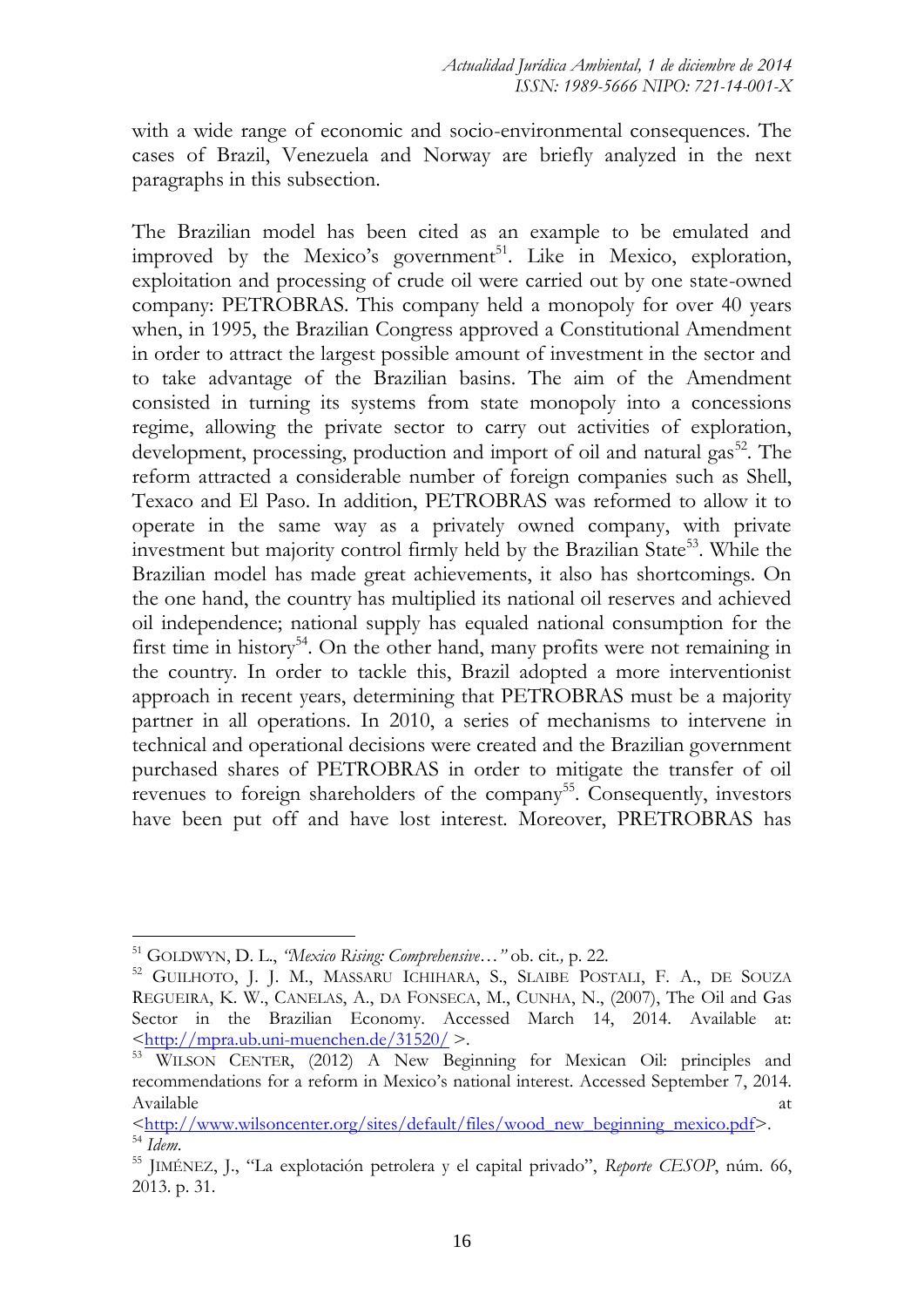repeatedly failed to meet its production targets, it has begun to report losses and the industry has witnessed an inflationary spiral for services<sup>56</sup>.

On the other side, Venezuela is the largest player in the Latin American energy sector; the country is one of the largest oil exporters in the world and a founding member of the Organization of the Petroleum Exporting Countries<sup>57</sup>. Like Mexico, Venezuelan legislation did not allow, except in certain cases approved by Congress, concessions and shared-risk contracts to any private participation in oil production in accordance with the 1975 Regulatory law for the Industry and Trade of Hydrocarbons<sup>58</sup>. However, service contracts were allowed in order to carry out activities such as drilling and seismic surveys, but these were supposed to be pure service contracts, not contracts mimicking production sharing agreements that effectively granted the contractors a participation in the business<sup>59</sup>. These service contracts "ceded control over petroleum operations in huge areas for 20 years, and compensation was based on the volume and value of production"<sup>60</sup>. In addition, services providers obtained more than half the value of production and were subject to the non-oil income tax rate of  $34\%$ <sup>61</sup>. Consequently, "state company actually lost money for each barrel of oil produced, after accounting for the royalty owed to the State"<sup>62</sup>. In 2005, the Venezuelan Government required migration of the operating service agreements to a new structure of mixed company, which were subject to combined royalties and special advantages as well as the 50% oil income tax rate. Thus, this new scheme reduced the participation of private oil companies.

Finally, the Norwegian model is considered as one of the most successful, not only in economic terms but also concerning technological development, environmental protection and its benefits to population $63$ . Norway was introduced into the oil industry when large oil fields were discovered in 1969<sup>64</sup> and since the beginning of the oil and gas activities, international oil companies were present. According to AASHEIM -former Norwegian Ambassador to Mexico-, Norwegian oil adventure would not have been possible without the presence of foreign oil companies as, at that time,

<sup>56</sup> WILSON CENTER, "*A New Beginning for…"* ob. cit*.*, pp. 17-18.

<sup>57</sup> ISBELL, P., STEINBERG, F., "El Nuevo Escenario Energético en América Latina", *Economía de la Energía ICE*, núm. 842, 2008. pp. 117-118.

<sup>58</sup> JIMÉNEZ, J., *"La explotación petrolera…"* ob. cit*.*, pp. 31-33.

<sup>59</sup> KAHALE, G., "The Uproar Surrounding Petroleum Contract Renegotiations", *A Quarterly Journal for Debating Energy Issues and Policies,* núm*.* 8, 2010.

<sup>60</sup> *Ibid*. p. 4.

 $<sup>61</sup>$  JIMÉNEZ, J., "La explotación petrolera..." ob. cit., p. 32.</sup>

<sup>62</sup> KAHALE, G., *"The Uproar Surrounding…"* ob. cit*.*, p. 4.

<sup>63</sup> ROMO, D., PÉREZ, F., JIMÉNEZ, R. V., "La industria Petrolera de Noruega ¿Experiencias aplicables en México?", *Mundo Siglo XXI*, vol. 8, núm. 30, 2013. p. 51.

 $^{64}$  JIMÉNEZ, J., "La explotación petrolera..." ob. cit., p. 31.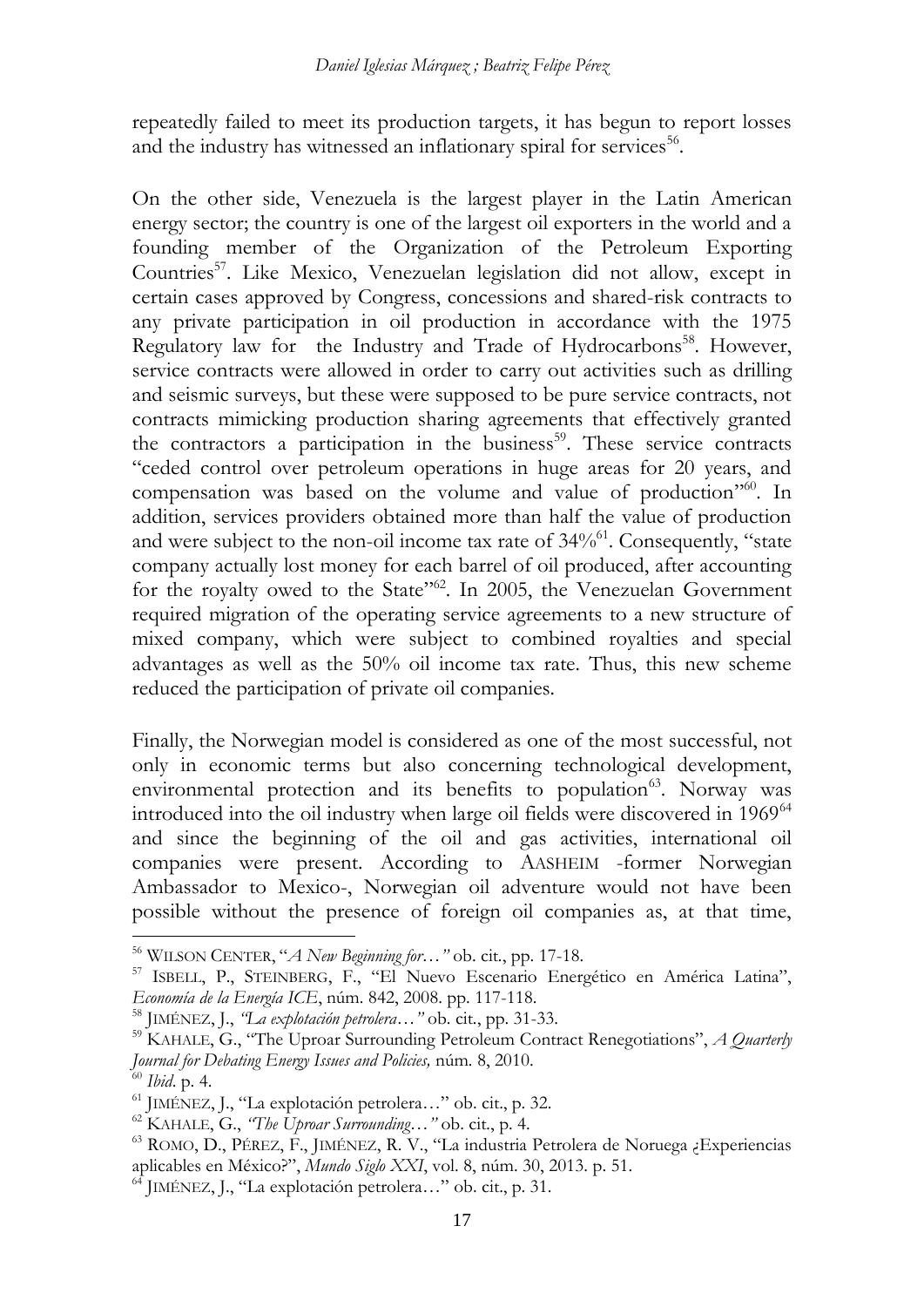Norway had no experience in the exploitation of oil resources<sup>65</sup>. Attracting international oil companies was both a necessity and a successful strategy<sup>66</sup>. Nowadays, the country is one of the world leaders in oil exploration and production in deepwater. In this sense, another highlighted aspect of this model is the investment of research and technological development. Through various strategies, the Norwegian government has been tasked to support research and technological development in the oil industry, which has given the country a competitive advantage, especially for the development of deep water activities. The high level of technological development is due to engagement and interaction between oil companies, industry and research institutions. These advances have opened the doors to Norwegian industry, through its state-owned company, for operating in Brazil and the Gulf of Mexico, where oil deposits are located at great depth. In addition, the country also represents a role model to follow in relation to the distribution of economic benefits among the population. Private participation is regulated by the Petroleum Act of 29<sup>th</sup> November 1996 which gives companies exclusive rights to oil and gas exploration and production through tendering; in other words, companies become the owners of the oil produced. The rent from the petroleum industry in Norway includes taxes, exploration and production licenses and dividends from Statoil (state-owned oil company) $\delta$ . The tax burden on profits generated in the year per oil companies is a compound rate of 78%; an ordinary corporative tax of 28% and special tax on oil production of 50%<sup>68</sup>. In order to ensure that oil revenues are used for the benefit of current and future population of Norway, the "Petroleum Fund" was created (now known as a Government Pension Fund-Global)<sup>69</sup>. Indeed, the above mentioned Mexico's Petroleum Fund for Stabilization and Development is inspired by the Norwegian Fund.

The outcomes of the explained models depend on the circumstances and background of each country. However, they can be taken into account in order to apply various strategies aiming to improve PEMEX performance in the worldwide oil sector, to foster research and technological development and not only production, to encourage technical and human capacities, to define the role of the State, to manage the oil revenues and to avoid socioenvironmental conflicts.

<sup>65</sup> AASHEIM, A., "El modelo noruego," *Reporte CESOP*, núm. 66, 2013. pp. 49-53. <sup>66</sup> *Idem*.

<sup>67</sup> WILSON CENTER, "*A New Beginning for…"* ob. cit*.*, pp. 15-16.

<sup>68</sup> AASHEIM, A., *"El modelo noruego…"* ob. cit., p. 51.

<sup>69</sup> ROMO, D., PÉREZ, F., JIMÉNEZ, R. V., *"La industria Petrolera…"* ob. cit*.*, p. 58.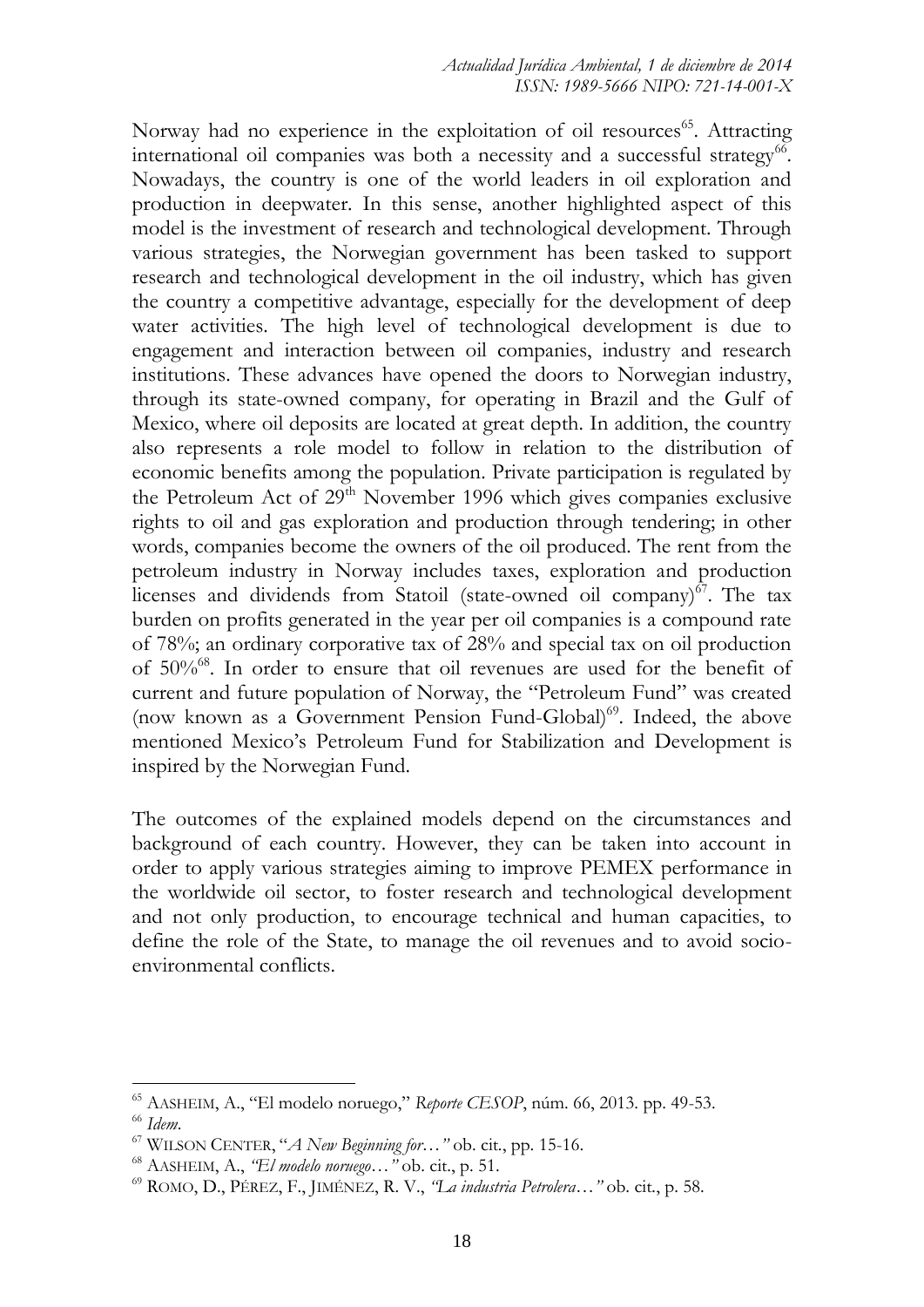### **4. Mexico's unconventional oil and natural gas development**

Even though Former Mexico's President Felipe Calderon's administration (2006-2012) rejected the unconventional hydrocarbons exploration project since it was considered unprofitable due to the high costs and complexity of extraction<sup>70</sup>, the possibility to develop unconventional oil and natural gas fields is the most alluring part of Mexico's Energy Reform for large international oil companies. Before the Reform, the prohibition for private sector in exploration and production activities maintained a scenario that hampered the access to technology and increased the profitable of unconventional resources. Thus, in order to achieve a successful and profitable production, the constitutional reforms were needed to attract international investors that might provide the technology and assume the high cost of shale gas development. The major question surrounding Mexico's development of shale gas is: Does this development respond to external pressures or to the country's social demands?

Firstly, Mexico is among the top 10 countries with technically recoverable unconventional hydrocarbons resources<sup>71</sup>. According to the U.S. Energy Information Administration, technically recoverable shale resources, estimated at 545 Tcf of natural gas and 13.1 billion barrels of oil and condensate, are potentially larger than the country's proven conventional reserves<sup>72</sup>. The greatest known shale potential exists in the portion of the Eagle Ford shale that extends into Mexico's Burgos basin from South Texas. Shale gas resources might support the increase of natural gas reserves and production. Indeed, SENER highlighted the role of shale gas in order to ensure gas supply in the long-term and, moreover, it pointed out economic benefits as job creation, investments attraction and greater energy sector competitiveness.

In this sense, the rapid production and relevant effects of shale gas –especially in the U.S. - has drawn international attention. Several countries have taken the first steps to develop these unconventional sources. In fact, the shale gas development was already included in the Mexican National Energy Strategy 2012-2026. Notwithstanding, President Peña Nieto's proposal showed great willingness to trigger the potential of these resources. In the proposal, the drilling permits granted to develop unconventional oil and natural gas fields in the U.S. and Mexico were compared: while 9,100 permits were granted to 170 companies in 2012 in the U.S., in Mexico only 3 were granted<sup>73</sup>. Moreover, the

<sup>1</sup> <sup>70</sup> GONZÁLEZ, E., *"Hallazgo de Petróleo…"* ob. cit., p. 38.

<sup>71</sup> EIA (b), *"Mexico…."* ob. cit.*,* p. 9.

<sup>72</sup> EIA, *World Shale Gas and Shale Oil Resource Assessment*, US Energy Information Administration, Washington, 2013. Ch. II

<sup>73</sup> PRESIDENCIA DE LA REPÚBLICA, "*Iniciativa de Decreto por…"* ob. cit., p. 3.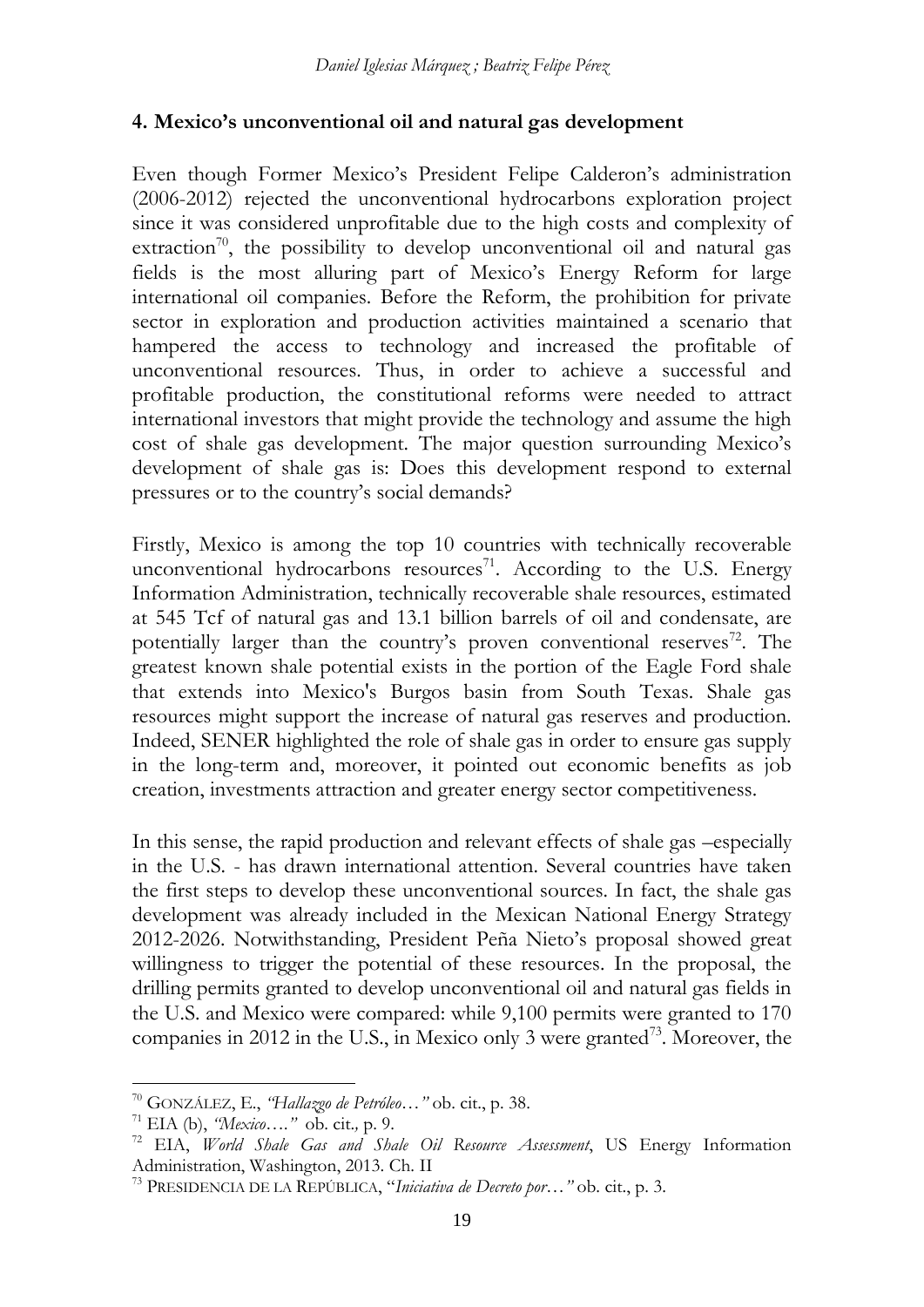President highlighted that, in the U.S., the shale gas production increased 8 times since 2000 until nowadays and it represents roughly 40% of the whole natural gas in that country<sup>74</sup>. This development and its benefits have been used to hype the shale gas production in Mexico. Currently, only seven wells have been drilled, with two not commercially productive, three dry gas producers, two gas and condensate producers and only one successful as an oil and gas producer<sup>75</sup>. Regarding this, U.S. companies - as EOG Resources, Chesapeake and ConocoPhillips - might have the greatest interest in these new opportunities in Mexico's energy sector. Moreover, Mexico's shale gas resources might contribute to U.S.'s energy security strategy aiming to achieve North America energy independence. The abundant production of natural gas allows the U.S. not only to reduce their dependence on other sources of supply, but also to become a gas exporter<sup>76</sup>.

The Reform considers all the possible economic benefits through shale gas production, but it leaves aside the socio-environmental matters that this activity involves. The impact that the hydraulic fracturing (*fracking*) –technique used to drill natural gas and oil underneath the ground – entails, especially on water resources must be highlighted. On the one hand, this technique requires vast amounts of water, roughly five million gallons per well<sup>77</sup>. For this reason, the hydraulic fracturing seems not feasible since most of these unconventional resources are located in the northeast regions in Mexico where there is considerable water scarcity<sup>78</sup>. On the other hand, water pollution linked to fracking also influences the environment and affects human health; this has led to social conflicts in several states in the U.S. Finally, this technique produces huge amounts of methane gas, which is a big contributor to the greenhouse effect. According to HOWARTH et al., (2011, p. 679), "the methane emissions from shale gas production are at least 30% more than and perhaps more than twice as great as those from conventional gas. The higher emissions from shale gas occur at the time wells are hydraulically fractured and during drill out following the fracturing"79.

<sup>74</sup> *Idem.*

<sup>75</sup> LOZANO, J. R., "The United States experience as a reference of success for shale gas development: The case of Mexico", *Energy Policy*, núm. 62, 2013. p. 72.

<sup>76</sup> VARGAS, R., BARRIOS, H., "El impacto geopolítico de la revolución del gas de esquisto: consideraciones para México", *El Cotidiano*, núm. 177, 2013. p. 66.

<sup>77</sup> LAUBE, A., *Chale con el gas shale*. Greenpeace México A.C., México, D.F., 2012. pp. 5-6.

<sup>78</sup> LOZANO, J. R., "*The United States experience…"* ob. cit*.,* pp. 70-80.

<sup>&</sup>lt;sup>79</sup> HOWARTH R. W., SANTORO R., INGRAFFEA, A., "Methane and the greenhouse-gas footprint of natural gas from shale formations. Climate Change", vol. 106, núm. 4, 2011. p. 679.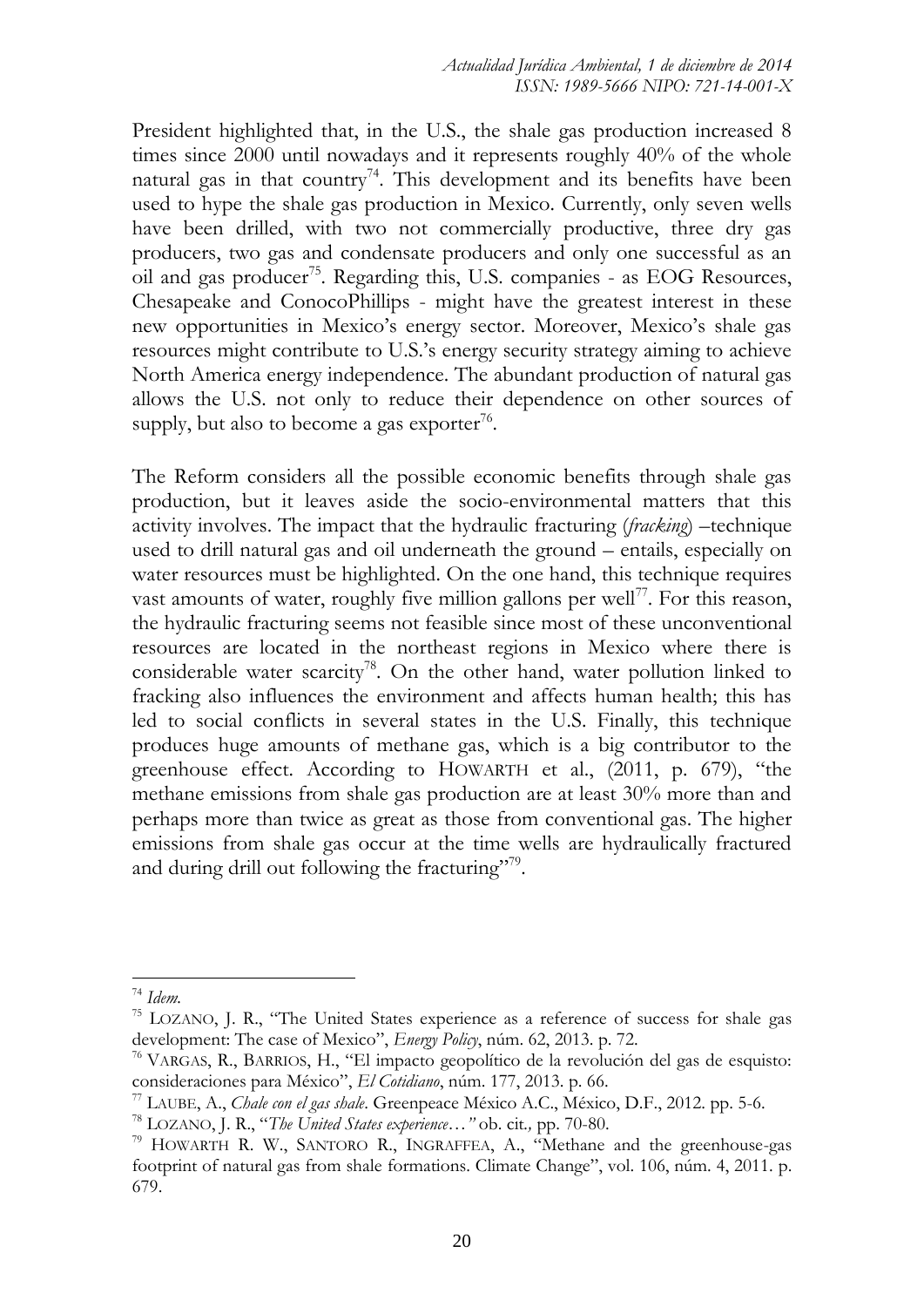# **VI. CONCLUSION AND POLICY IMPLICATIONS**

The Energy Reform might help to overcome the important challenges that Mexico's energy sector is facing, among them: fossil fuel production and reserves falling, an increase in energy demand and a lack of investment in technology development. It might also promote the transition to a cleaner energy model, less dependent on fossil fuels with higher participation of renewable sources. However, even if the Energy Reform could represent the path to overcome the above mentioned challenges, it seems that the efforts are more focused on the economic growth through the foreign direct investment than in the transition to a more environmentally friendly energy model.

In this sense, it must be recognized that the Reform contemplates steps towards a more sustainable energy model, for instance: the creation of the National Agency for Industrial Security and Environmental Protection of the Hydrocarbons Sector, as well as the promotion of developing geothermal resources. However, these are minimal efforts when taking into account that cleaner energies, which may be an alternative to the country's energy sustainability, are not fostered as fossil fuels. Moreover, the Reform puts great emphasis on unconventional hydrocarbons resources (shale gas through *fracking*), omitting the claims that fracking has raised concerning the socioenvironmental conflicts that it entails.

The Reform emphasizes the need for making maximum profit from the national resources through opening up the energy sector for private investment. In this sense, the exploitation of mature fields, deep-water and unconventional resources might represent greater private investment for the country. Through the Reform, not only are expected incomes related to the exploitation of these resources, but also from the taxes from private corporations on up and down-stream operations. Notwithstanding, in relation to the opening-up of the energy sector to private companies, the international experience has shown a wide range of results from which Mexico must learn. In addition, beyond the economic benefits, the potential socio-environmental conflicts that might be derived from the private investment carried out by multinational corporations should also be taken into account.

So far, the Reform is at an early stage. At the moment these lines were written, the secondary legislation to regulate the constitutional reform in the energy sector was approved by the Congress and the term to choose the fields that PEMEX desired to maintain in order to continue the extraction or exploration elapsed. The following phases of the Reform might be decisive for the future of Mexico's energy industry and will be crucial in determining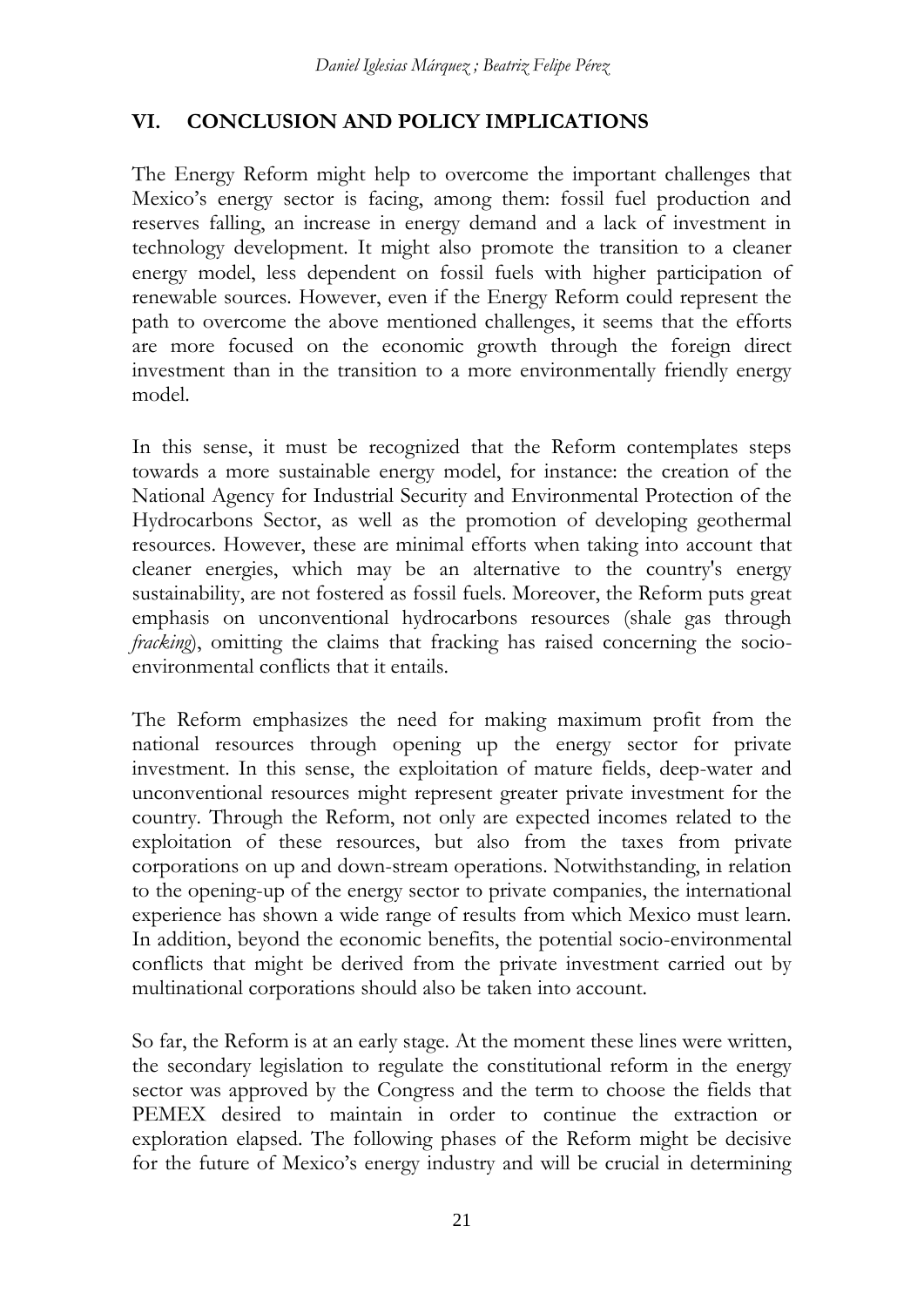whether the Reform really promotes energy diversification and a more sustainable energy model.

# **REFERENCES**

AASHEIM, A., "El modelo noruego," *Reporte CESOP*, núm. 66, 2013

ASSAD, R., *Energy Reform in Mexico: Implications for the United States*, Wilson Center, Washington, 2013.

CANCINO-SOLÓRZANO, Y., VILLICAÑA-ORTIZ, E., GUTIÉRREZ-TRASHORRAS, A. J., Xiberta-Bernat, J., "Electricity sector in Mexico: Current status. Contribution of renewable energy sources", *Renewable and sustainable Energy Reviews*, vol. 14, núm. 9, 2010.

EIA, *World Shale Gas and Shale Oil Resource Assessment*, US Energy Information Administration, Washington, 2013.

EIAa, *Liquid Fuels and Natural Gas in the Americas,* US Energy Information Administration, Washington, 2014.

EIA(b), *Mexico.* US Energy Information Administration, Washington, 2014.

GOLDWYN, D. L., *Mexico Rising: Comprehensive Energy Reform at Last?*, The Atlantic Council, Washington, 2013.

GONZÁLEZ, E., "Hallazgo de Petróleo en Lutitas Afianza Proyectos de Shale Gas/Oil en México", *Petroquimex*, núm. 6, 2013.

GONZÁLEZ RODRÍGUEZ, J., "El sector privado y Pemex. Algunos datos sobre la normatividad aplicable al respecto", *Reporte CESOP*, núm. 66, 2013.

GUILHOTO, J. J. M., MASSARU ICHIHARA, S., SLAIBE POSTALI, F. A., DE SOUZA REGUEIRA, K. W., CANELAS, A., DA FONSECA, M., CUNHA, N., (2007), The Oil and Gas Sector in the Brazilian Economy. Accessed March 14, 2014. Available at: [<http://mpra.ub.uni-muenchen.de/31520/>](http://mpra.ub.uni-muenchen.de/31520/).

HOWARTH R. W., SANTORO R., INGRAFFEA, A., "Methane and the greenhouse-gas footprint of natural gas from shale formations. Climate Change", vol. 106, núm. 4, 2011.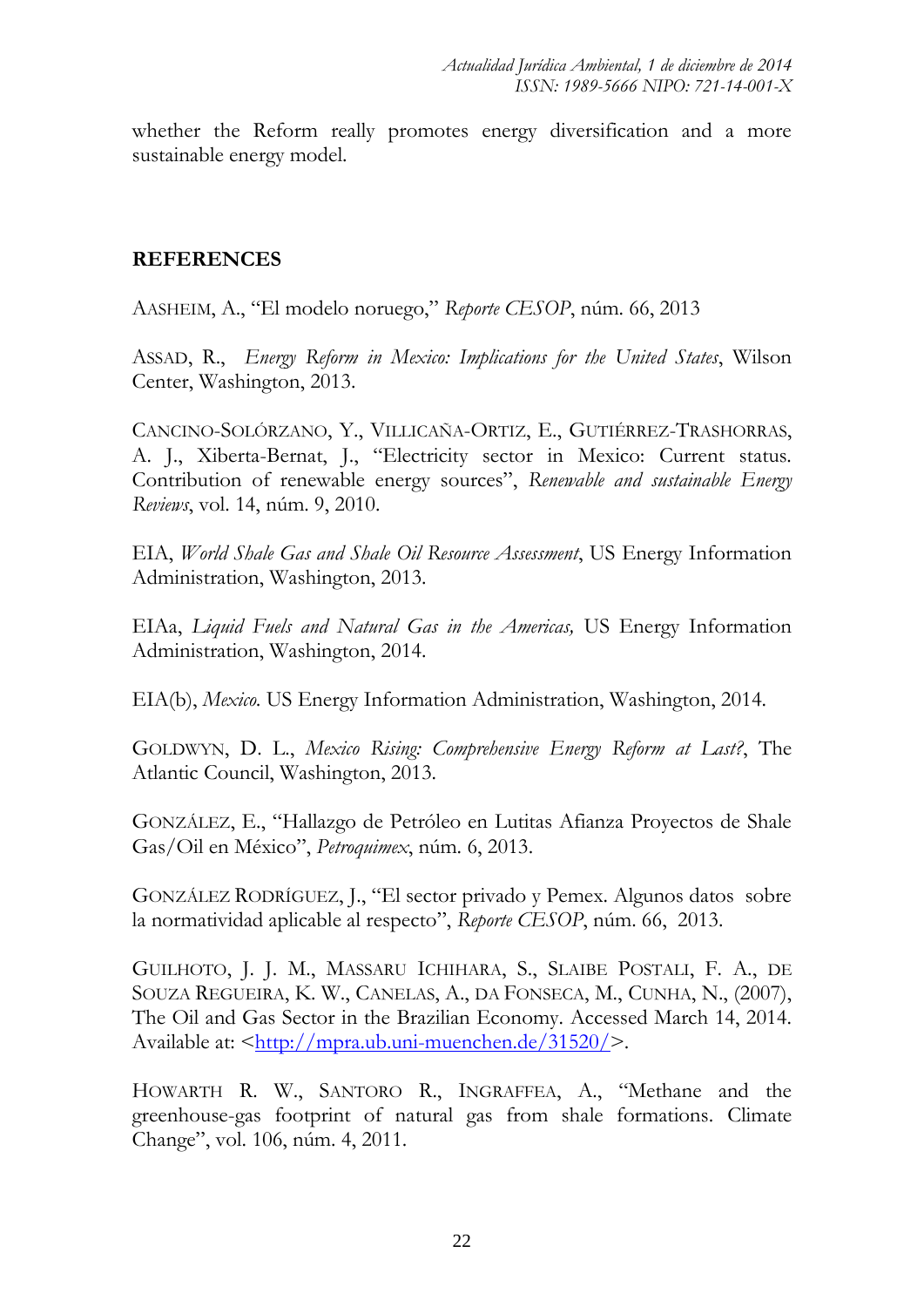IMCO, Nos *cambiaron el mapa: México ante la revolución energética del siglo XXI*, Instituto Mexicano para la Competitividad A.C., México, D.F, 2013.

IPCC, *Renewable Energy Sources and Climate Change Mitigation*, Cambridge University Press, Cambridge, 2012.

ISBELL, P., STEINBERG, F., "El Nuevo Escenario Energético en América Latina", *Economía de la Energía ICE*, núm. 842, 2008

JIMÉNEZ, J., "La explotación petrolera y el capital privado", *Reporte CESOP*, núm. 66, 2013.

KAHALE, G., "The Uproar Surrounding Petroleum Contract Renegotiations", *A Quarterly Journal for Debating Energy Issues and Policies,* núm*.* 8, 2010.

LAUBE, A., *Chale con el gas shale*. Greenpeace México A.C., México, D.F., 2012.

LOZANO, J. R., "The United States experience as a reference of success for shale gas development: The case of Mexico", *Energy Policy*, núm. 62, 2013.

MARTÍNEZ, N., "Oil policies and privatization strategies in Mexico: implications for the petrochemical sector and its production spaces", *Energy Policy*, núm. 32, 2004.

PRESIDENCIA DE LA REPÚBLICA, (2013). Iniciativa de Decreto por el que se reforman los artículos 27 y 28 de la Constitución Política de los Estados Unidos Mexicanos. Accessed May 5, 2014. Available at [<http://www.presidencia.gob.mx/wp-content/uploads/2013/08/2013-08-](http://www.presidencia.gob.mx/wp-content/uploads/2013/08/2013-08-12-Iniciativa-08001.pdf) [12-Iniciativa-08001.pdf>](http://www.presidencia.gob.mx/wp-content/uploads/2013/08/2013-08-12-Iniciativa-08001.pdf).

RIBANDO, C., RATNER, M., VILLARREAL, M. A., HAGERTY, C. L., *Mexico's Oil and Gas Sector: Background, Reform Efforts, and Implications for the United States*, Congressional Research Service, Washington, 2014.

ROMO, D., PÉREZ, F., JIMÉNEZ, R. V., "La industria Petrolera de Noruega ¿Experiencias aplicables en México?", *Mundo Siglo XXI*, vol. 8, núm. 30, 2013.

SÁNCHEZ, J. E., (2012). La crisis energética global, la posición de México en el mundo. Accessed May 2, 2014. Available at  $\langle \frac{http://xivrem.ujaen.es/wp-}{http://xivrem.ujaen.es/wp-} \rangle$ [content/uploads/2011/11/24-R-106M706.pdf>](http://xivrem.ujaen.es/wp-content/uploads/2011/11/24-R-106M706.pdf).

SENER, *Prospectiva de Petróleo Crudo y Petrolíferos 2013-2027*, SENER, México, D.F, 2013.